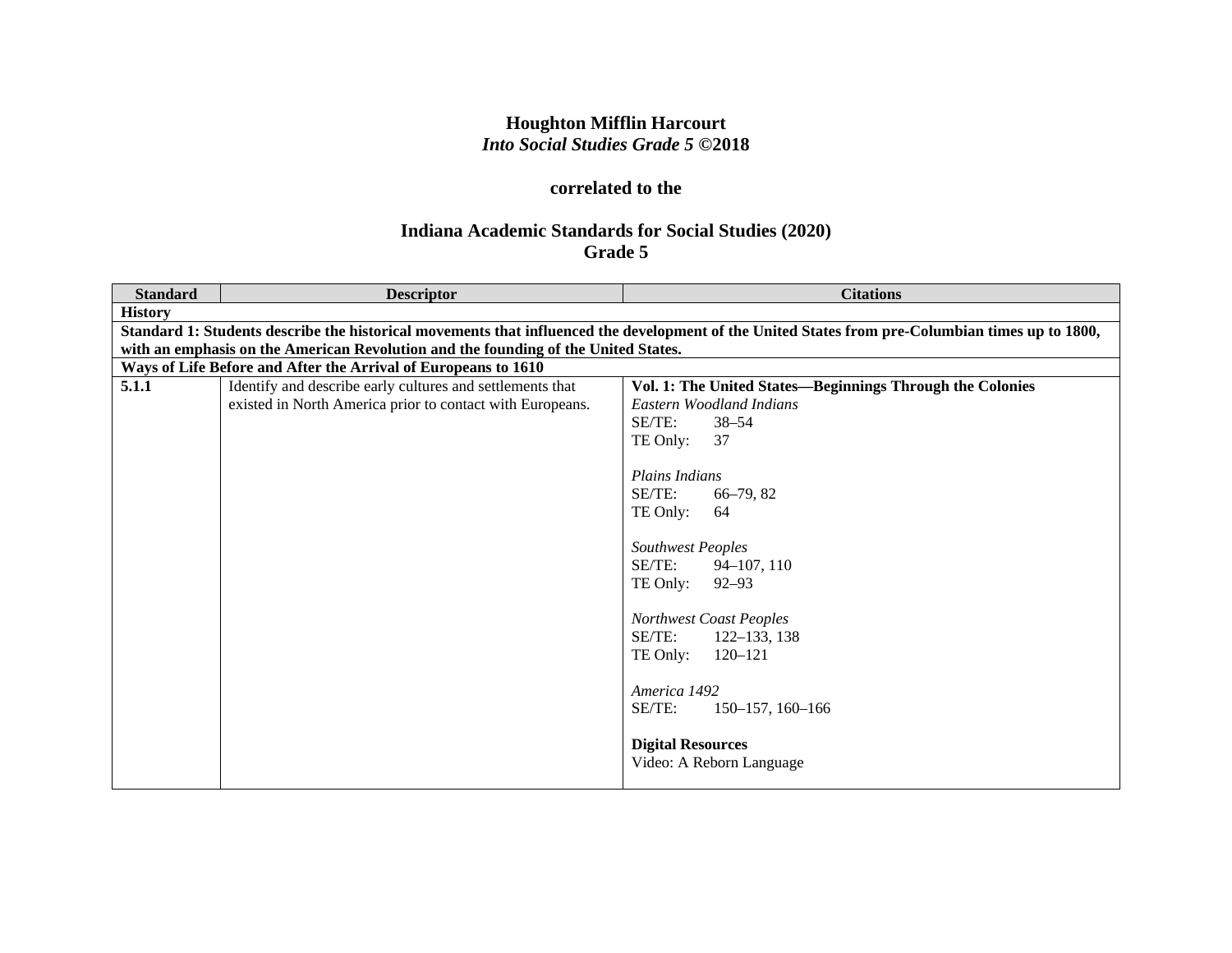| <b>Standard</b> | <b>Descriptor</b>                                                                                                                                                                                                                                  | <b>Citations</b>                                                                                                                                                                                                                                                                                                                                                                                         |
|-----------------|----------------------------------------------------------------------------------------------------------------------------------------------------------------------------------------------------------------------------------------------------|----------------------------------------------------------------------------------------------------------------------------------------------------------------------------------------------------------------------------------------------------------------------------------------------------------------------------------------------------------------------------------------------------------|
| 5.1.2           | Examine accounts of early European explorations of North<br>America including major land and water routes, reasons for<br>exploration and the impact the exploration had.                                                                          | Vol. 1: The United States-Beginnings Through the Colonies<br>Northwest Coast Peoples<br>SE/TE:<br>134-135<br><b>Exploring the Americas</b><br>SE/TE:<br>$182 - 185$ , $188 - 193$<br>TE Only:<br>176                                                                                                                                                                                                     |
| 5.1.3           | Compare and contrast historic Indian groups of the West,<br>Southwest, Northwest, Arctic and sub-Arctic, Great Plains,<br>and Eastern Woodlands regions at the beginning of European<br>exploration in the late fifteenth and sixteenth centuries. | Vol. 1: The United States-Beginnings Through the Colonies<br>Eastern Woodland Indians<br>SE/TE:<br>$38 - 54$<br>TE Only:<br>37<br>Plains Indians<br>SE/TE:<br>66-79, 82<br>TE Only:<br>64<br>Southwest Peoples<br>SE/TE:<br>94-107, 110<br>TE Only:<br>$92 - 93$<br>Northwest Coast Peoples<br>SE/TE:<br>$122 - 133$ , 138<br>TE Only:<br>$120 - 121$<br>America 1492<br>SE/TE:<br>$150-157$ , $160-166$ |
| 5.1.4           | Locate on a map the early Spanish, French, and British<br>settlements, and compare the origins, physical structure, and<br>social structure of these settlements.                                                                                  | Vol. 1: The United States-Beginnings Through the Colonies<br><b>Early Settlements</b><br>SE/TE:<br>206-213, 216-219                                                                                                                                                                                                                                                                                      |
|                 | <b>Colonization and Settlements: 1607 to 1763</b>                                                                                                                                                                                                  |                                                                                                                                                                                                                                                                                                                                                                                                          |
| 5.1.5           | Compare and contrast the religious, political and economic<br>reasons for the colonization of the Americas by Europe.                                                                                                                              | Vol. 1: The United States-Beginnings Through the Colonies<br><b>Early Settlements</b><br>SE/TE:<br>206-213, 216-221                                                                                                                                                                                                                                                                                      |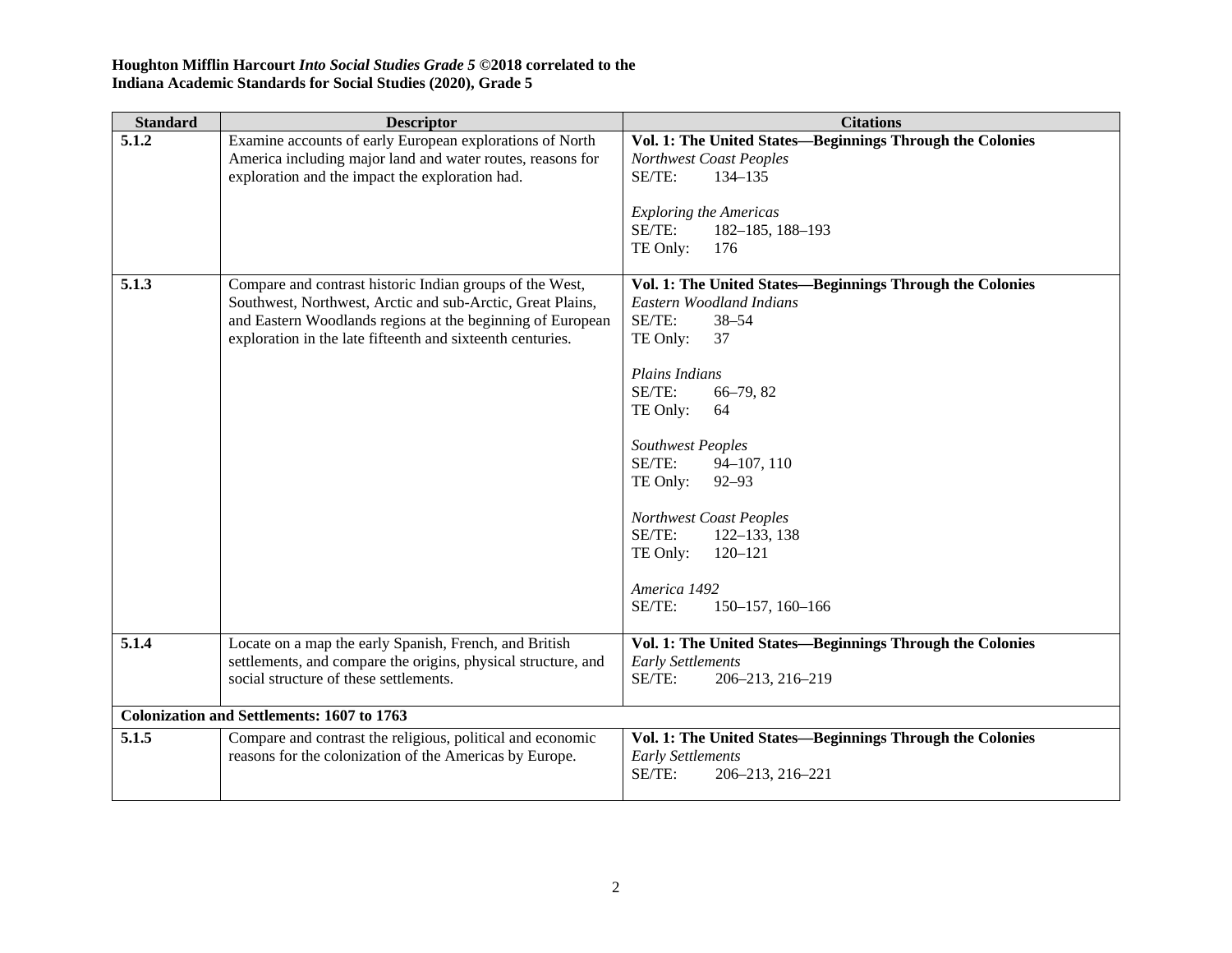| <b>Standard</b> | <b>Descriptor</b>                                                                                                                                                                                                | <b>Citations</b>                                                                                                                                                                                                                                                                              |
|-----------------|------------------------------------------------------------------------------------------------------------------------------------------------------------------------------------------------------------------|-----------------------------------------------------------------------------------------------------------------------------------------------------------------------------------------------------------------------------------------------------------------------------------------------|
| 5.1.6           | Identify and explain instances of both cooperation and<br>conflict that existed between Native American Indians and<br>colonists.                                                                                | Vol. 1: The United States-Beginnings Through the Colonies<br><b>Early Settlements</b><br>SE/TE:<br>206-207, 210-221<br>13 Colonies<br>SE/TE:<br>250                                                                                                                                           |
| 5.1.7           | Identify and locate the 13 British colonies by region (New<br>England, Middle, Southern). Describe the political and social<br>organization of each region. Explain the economic<br>organization of each region. | Vol. 1: The United States-Beginnings Through the Colonies<br>13 Colonies<br>SE/TE:<br>236-241, 244-250                                                                                                                                                                                        |
| 5.1.8           | Identify the early founders of colonial settlements and<br>describe early colonial resistance to British rule.                                                                                                   | Vol. 1: The United States-Beginnings Through the Colonies<br>13 Colonies<br>SE/TE:<br>236-237, 240-241, 246-247, 250<br>Vol. 2: The United States-Revolution Through the Civil War<br>Declaration of Independence<br>SE/TE:<br>$262 - 265$<br><b>American Revolution</b><br>SE/TE:<br>290-291 |
|                 | The American Revolution: 1763 to 1783                                                                                                                                                                            |                                                                                                                                                                                                                                                                                               |
| 5.1.9           | Understand how political, religious, and economic ideas<br>brought about the American Revolution.                                                                                                                | Vol. 2: The United States-Revolution Through the Civil War<br>Declaration of Independence<br>SE/TE:<br>262-269, 272-273, 278<br><b>American Revolution</b><br>SE/TE:<br>290-293                                                                                                               |
| 5.1.10          | Analyze the causes of the American Revolution as outlined in<br>the Declaration of Independence.                                                                                                                 | Vol. 2: The United States-Revolution Through the Civil War<br>Declaration of Independence<br>SE/TE:<br>262-269, 272-273                                                                                                                                                                       |
| 5.1.11          | Identify major British and American leaders of the American<br>Revolutionary War and describe their significance in key<br>events of the war.                                                                    | Vol. 2: The United States-Revolution Through the Civil War<br>Declaration of Independence<br>SE/TE:<br>$262 - 275$                                                                                                                                                                            |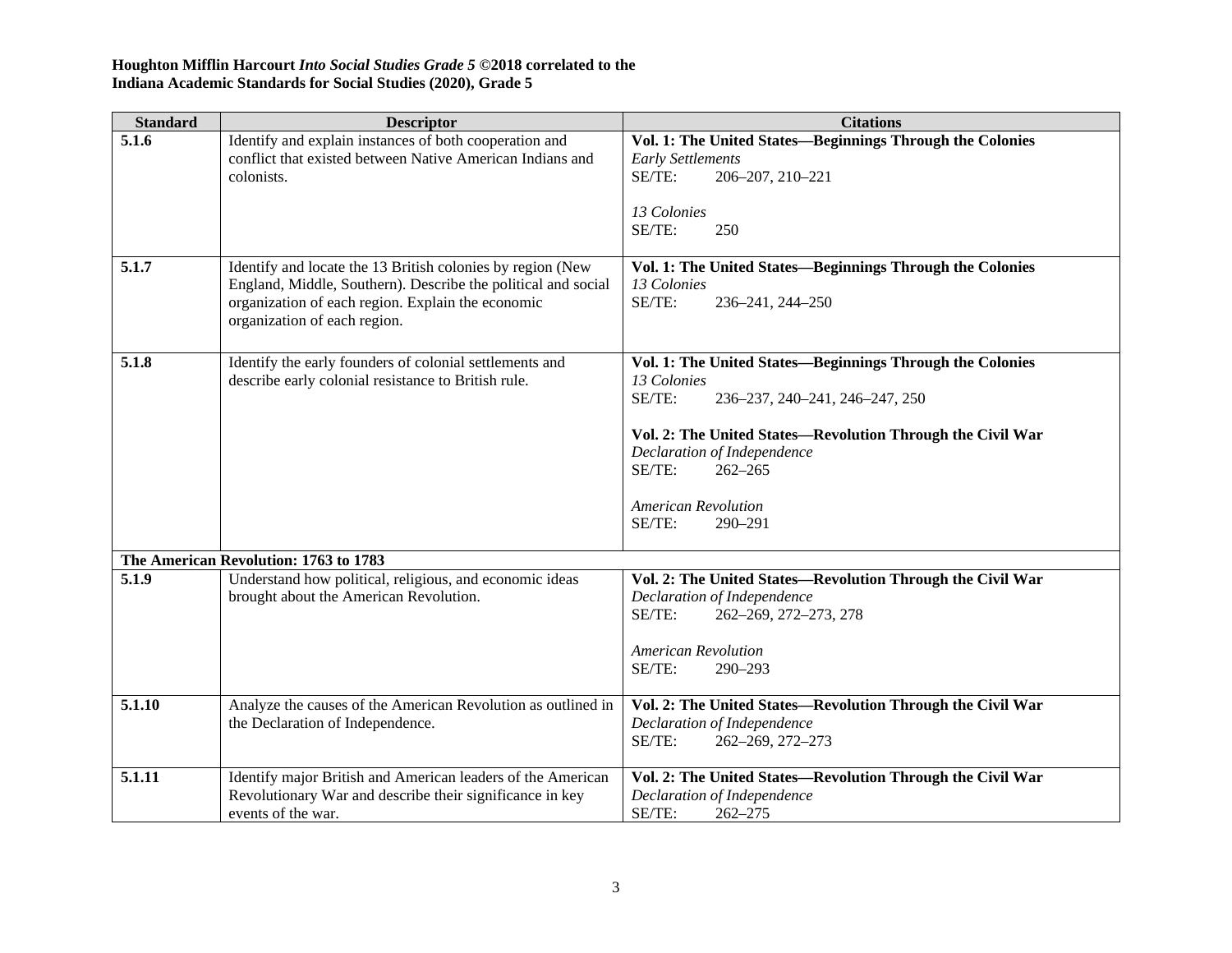| <b>Standard</b> | <b>Descriptor</b>                                                                                                      | <b>Citations</b>                                                               |
|-----------------|------------------------------------------------------------------------------------------------------------------------|--------------------------------------------------------------------------------|
|                 |                                                                                                                        | TE Only:<br>260                                                                |
|                 |                                                                                                                        | <b>American Revolution</b>                                                     |
|                 |                                                                                                                        | SE/TE:<br>292-293, 302-303                                                     |
|                 |                                                                                                                        | TE Only:<br>288                                                                |
|                 |                                                                                                                        |                                                                                |
| 5.1.12          | Describe the contributions of France and other nations and of                                                          | Vol. 2: The United States-Revolution Through the Civil War                     |
|                 | individuals to the outcome of the American Revolution.                                                                 | <b>American Revolution</b>                                                     |
|                 |                                                                                                                        | SE/TE:<br>292-295, 302-303                                                     |
|                 |                                                                                                                        | <b>Ben Franklin</b>                                                            |
|                 |                                                                                                                        | SE/TE:<br>416-417                                                              |
|                 |                                                                                                                        |                                                                                |
| 5.1.13          | Identify contributions of women and minorities during the                                                              | Vol. 2: The United States-Revolution Through the Civil War                     |
|                 | American Revolution.                                                                                                   | <b>American Revolution</b>                                                     |
|                 |                                                                                                                        | SE/TE:<br>294-295, 296-297, 302-303                                            |
|                 |                                                                                                                        | Revolutionary Women                                                            |
|                 |                                                                                                                        | SE/TE:<br>318-325, 328-333                                                     |
|                 |                                                                                                                        |                                                                                |
| 5.1.14          | Explain consequences of the American Revolution including                                                              | Vol. 2: The United States-Revolution Through the Civil War                     |
|                 | the strengths and weaknesses of the Articles of                                                                        | <b>American Revolution</b>                                                     |
|                 | Confederation, changes in trade relationships, and the                                                                 | SE/TE:<br>304-305                                                              |
|                 | achievement of independence by the United States.                                                                      | Revolutionary Women                                                            |
|                 |                                                                                                                        | SE/TE:<br>332-333                                                              |
|                 |                                                                                                                        |                                                                                |
|                 |                                                                                                                        | The Constitution                                                               |
|                 |                                                                                                                        | SE/TE:<br>430-433                                                              |
|                 |                                                                                                                        |                                                                                |
|                 | Making the United States Constitution and Establishing the Federal Republic: 1763 to 1800                              |                                                                                |
| 5.1.15          | Explain why the United States Constitution was created in                                                              | Vol. 2: The United States-Revolution Through the Civil War<br>The Constitution |
|                 | 1787 and how it established a stronger union among the<br>original 13 states by making it the supreme law of the land. | SE/TE:<br>430-437, 440-441                                                     |
|                 | Identify people who were involved in its development.                                                                  | TE Only:<br>425, 428                                                           |
|                 |                                                                                                                        |                                                                                |
| 5.1.16          | Describe the origins and drafting of the Bill of Rights that                                                           | Vol. 2: The United States-Revolution Through the Civil War                     |
|                 | were ratified in 1791.                                                                                                 | <b>American Revolution</b>                                                     |
|                 |                                                                                                                        | SE/TE:<br>$304 - 305$                                                          |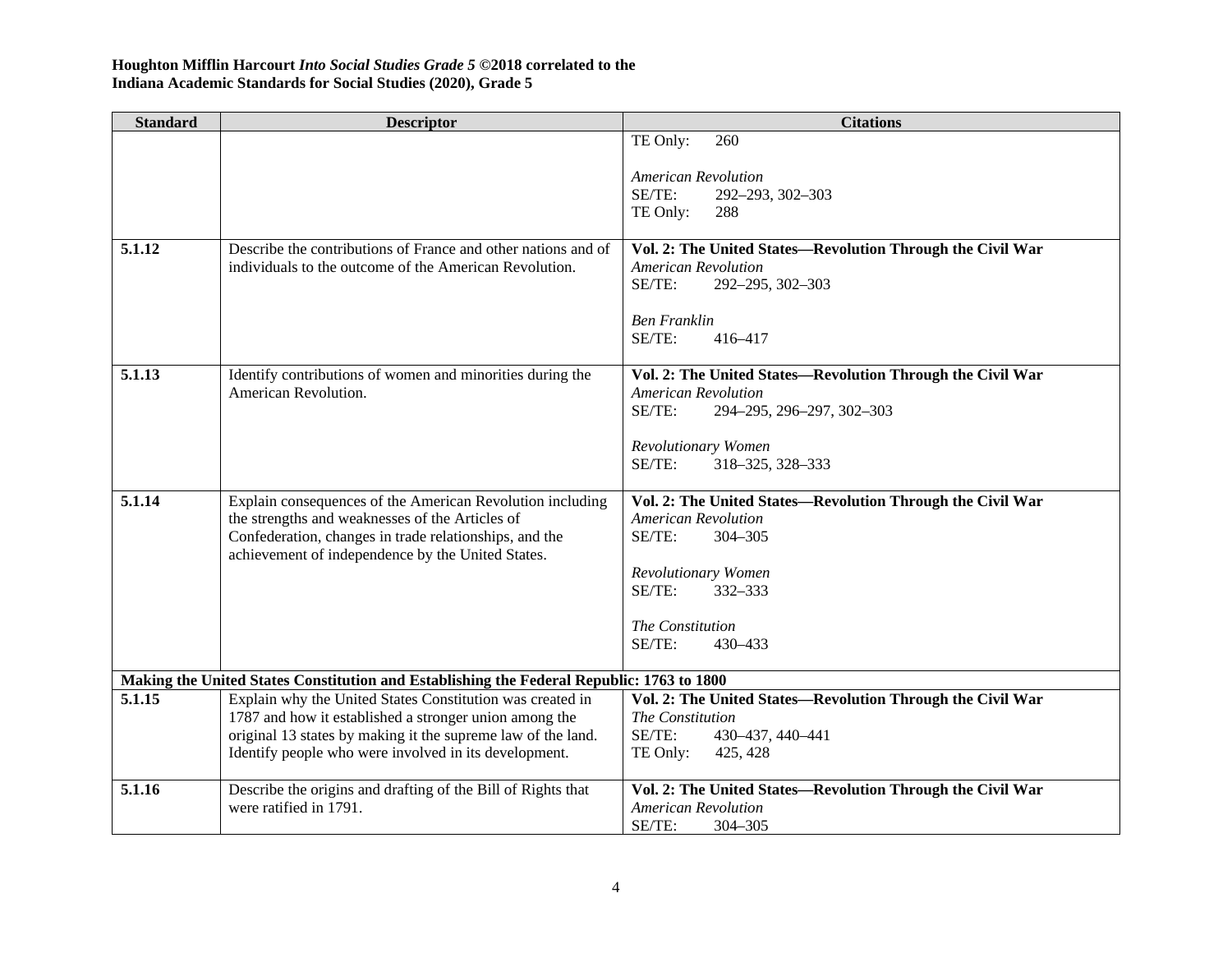| <b>Standard</b> | <b>Descriptor</b>                                                                                                                              | <b>Citations</b>                                                                                                                                                                                                                                                                                                                  |
|-----------------|------------------------------------------------------------------------------------------------------------------------------------------------|-----------------------------------------------------------------------------------------------------------------------------------------------------------------------------------------------------------------------------------------------------------------------------------------------------------------------------------|
|                 |                                                                                                                                                | Washington<br>SE/TE:<br>352-353<br>The Constitution<br>SE/TE:<br>436-437, 440-441, 446<br>TE Only:<br>425, 428                                                                                                                                                                                                                    |
| 5.1.17          | Explain why the first American political parties developed<br>and analyze the impact political parties had on early<br>presidential elections. | Vol. 2: The United States-Revolution Through the Civil War<br>Washington<br>SE/TE:<br>358-359<br><b>Jefferson</b><br>386<br>SE/TE:<br>The Constitution<br>SE/TE:<br>436-437, 442<br>The New Nation<br>SE/TE:<br>500-501                                                                                                           |
|                 | Chronological Thinking, Historical Comprehension, Analysis and Interpretation, Research                                                        |                                                                                                                                                                                                                                                                                                                                   |
| 5.1.18          | Create and interpret timelines showing major people, events,<br>and developments in the early history of the United States<br>from 1776-1801.  | Vol. 2: The United States-Revolution Through the Civil War<br>Declaration of Independence<br>SE/TE:<br>276-277<br>TE Only:<br>261<br><b>American Revolution</b><br>SE/TE:<br>292-293<br>Revolutionary Women<br>TE Only:<br>313<br>Washington<br>SE/TE:<br>352-353<br>356-357<br>TE Only:<br><b>Jefferson</b><br>SE/TE:<br>380-381 |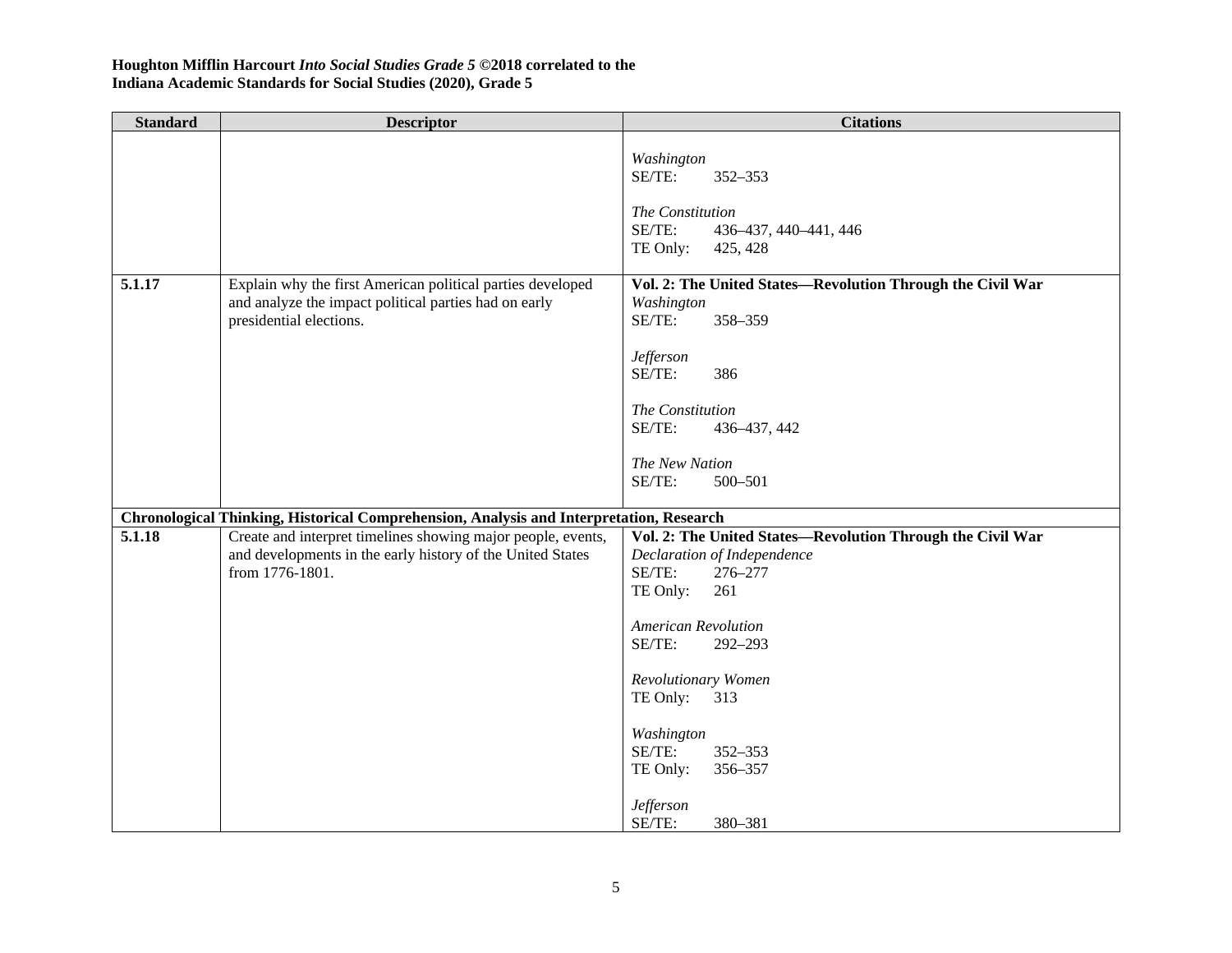| <b>Standard</b> | <b>Descriptor</b>                                                                                                                                                                                                                                                | <b>Citations</b>                                           |
|-----------------|------------------------------------------------------------------------------------------------------------------------------------------------------------------------------------------------------------------------------------------------------------------|------------------------------------------------------------|
|                 |                                                                                                                                                                                                                                                                  | TE Only:<br>384-385                                        |
|                 |                                                                                                                                                                                                                                                                  |                                                            |
|                 |                                                                                                                                                                                                                                                                  | <b>Ben Franklin</b>                                        |
|                 |                                                                                                                                                                                                                                                                  | TE Only:<br>414-415                                        |
| 5.1.19          | Read fiction and nonfiction stories about conflicts among and                                                                                                                                                                                                    | Vol. 2: The United States-Revolution Through the Civil War |
|                 | between groups of people at different stages in the formation                                                                                                                                                                                                    | <b>American Revolution</b>                                 |
|                 | of the United States; give examples of how these conflicts                                                                                                                                                                                                       | SE/TE:<br>296-297                                          |
|                 | were resolved and analyze the accuracy of the stories'                                                                                                                                                                                                           | TE Only:<br>292, 307                                       |
|                 | historical details and sequence of events.                                                                                                                                                                                                                       |                                                            |
|                 |                                                                                                                                                                                                                                                                  | Revolutionary Women                                        |
|                 |                                                                                                                                                                                                                                                                  | SE/TE:<br>326-327                                          |
|                 |                                                                                                                                                                                                                                                                  | Washington                                                 |
|                 |                                                                                                                                                                                                                                                                  | SE/TE:<br>348-349                                          |
|                 |                                                                                                                                                                                                                                                                  |                                                            |
| 5.1.20          | Using primary and secondary sources to examine an                                                                                                                                                                                                                | Vol. 1: The United States-Beginnings Through the Colonies  |
|                 | historical account about an issue of the time, reconstruct the<br>literal meaning of the passages by identifying who was<br>involved, what happened, where it happened, what events led<br>to these developments, and what consequences or outcomes<br>followed. | 13 Colonies                                                |
|                 |                                                                                                                                                                                                                                                                  | SE/TE:<br>236-237, 244-245                                 |
|                 |                                                                                                                                                                                                                                                                  | Vol. 2: The United States-Revolution Through the Civil War |
|                 |                                                                                                                                                                                                                                                                  | Declaration of Independence                                |
|                 |                                                                                                                                                                                                                                                                  | TE Only:<br>275                                            |
|                 |                                                                                                                                                                                                                                                                  |                                                            |
|                 |                                                                                                                                                                                                                                                                  | <b>American Revolution</b>                                 |
|                 |                                                                                                                                                                                                                                                                  | SE/TE:<br>298-301                                          |
|                 |                                                                                                                                                                                                                                                                  | Revolutionary Women                                        |
|                 |                                                                                                                                                                                                                                                                  | SE/TE:<br>322-323, 326-327                                 |
|                 |                                                                                                                                                                                                                                                                  |                                                            |
|                 |                                                                                                                                                                                                                                                                  | Washington                                                 |
|                 |                                                                                                                                                                                                                                                                  | SE/TE:<br>348-349, 357                                     |
| 5.1.21          | Read and interpret primary and secondary source accounts                                                                                                                                                                                                         | Vol. 1: The United States-Beginnings Through the Colonies  |
|                 | that pertain to a problem confronting people during the                                                                                                                                                                                                          | 13 Colonies                                                |
|                 | Founding Era of the United States.                                                                                                                                                                                                                               | SE/TE:<br>236-237, 244-245                                 |
|                 |                                                                                                                                                                                                                                                                  |                                                            |
|                 |                                                                                                                                                                                                                                                                  | Vol. 2: The United States—Revolution Through the Civil War |
|                 |                                                                                                                                                                                                                                                                  | Declaration of Independence                                |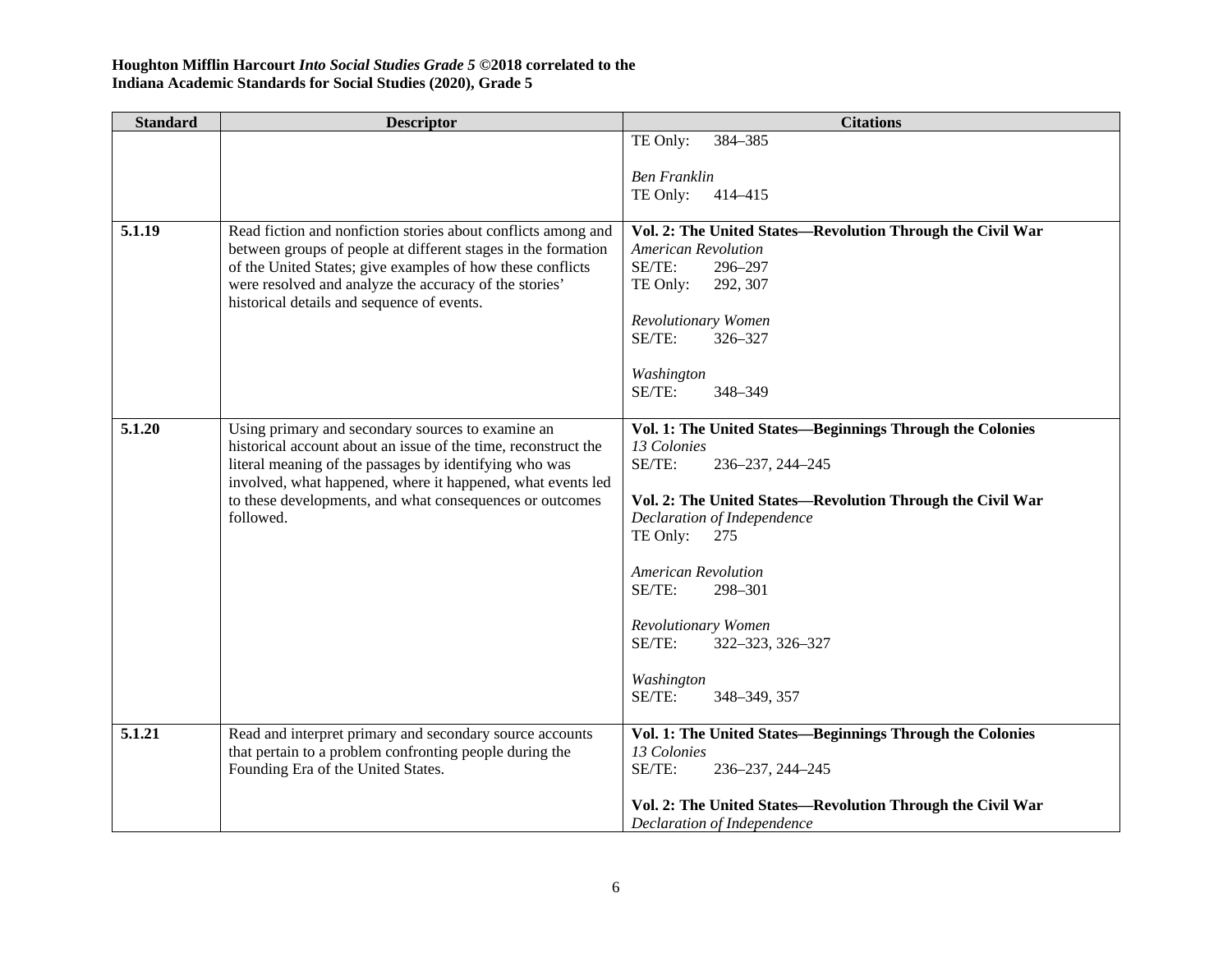| <b>Standard</b>                  | <b>Descriptor</b>                                                                                       | <b>Citations</b>                                                                                                                              |
|----------------------------------|---------------------------------------------------------------------------------------------------------|-----------------------------------------------------------------------------------------------------------------------------------------------|
|                                  |                                                                                                         | TE Only:<br>275                                                                                                                               |
|                                  |                                                                                                         |                                                                                                                                               |
|                                  |                                                                                                         | <b>American Revolution</b>                                                                                                                    |
|                                  |                                                                                                         | SE/TE:<br>298-301                                                                                                                             |
|                                  |                                                                                                         | Revolutionary Women                                                                                                                           |
|                                  |                                                                                                         | SE/TE:<br>326-327                                                                                                                             |
|                                  |                                                                                                         |                                                                                                                                               |
|                                  |                                                                                                         | Washington                                                                                                                                    |
|                                  |                                                                                                         | SE/TE:<br>348-349, 357                                                                                                                        |
|                                  |                                                                                                         |                                                                                                                                               |
| 5.1.22                           | Identify and describe the contributions of important early                                              | Vol. 2: The United States-Revolution Through the Civil War                                                                                    |
|                                  | American artists and writers and traditional arts and crafts to<br>the new nation's cultural landscape. | <b>American Revolution</b><br>SE/TE:<br>290-291, 296-297                                                                                      |
|                                  |                                                                                                         |                                                                                                                                               |
|                                  |                                                                                                         | Revolutionary Women                                                                                                                           |
|                                  |                                                                                                         | SE/TE:<br>330-331                                                                                                                             |
|                                  |                                                                                                         |                                                                                                                                               |
|                                  |                                                                                                         | Washington                                                                                                                                    |
|                                  |                                                                                                         | SE/TE:<br>$352 - 353$                                                                                                                         |
|                                  |                                                                                                         |                                                                                                                                               |
|                                  |                                                                                                         | <b>Ben Franklin</b><br>SE/TE:<br>402-403, 406-409                                                                                             |
|                                  |                                                                                                         | TE Only:<br>400                                                                                                                               |
|                                  |                                                                                                         |                                                                                                                                               |
| <b>Civics and Government</b>     |                                                                                                         |                                                                                                                                               |
|                                  |                                                                                                         | Standard 2: Students identify main components and characteristics of the United States government. Students identify and explain key ideas in |
|                                  | government from the colonial and founding periods that continue to shape civic and political life.      |                                                                                                                                               |
| <b>Foundations of Government</b> |                                                                                                         |                                                                                                                                               |
| 5.2.1                            | Summarize the principles and purposes of government as                                                  | Vol. 2: The United States-Revolution Through the Civil War                                                                                    |
|                                  | stated in the Preamble to the United States Constitution.                                               | The Constitution                                                                                                                              |
|                                  |                                                                                                         | SE/TE:<br>434-435                                                                                                                             |
|                                  |                                                                                                         | TE Only:<br>430                                                                                                                               |
| 5.2.2                            | Identify and explain ideas about limited government, the rule                                           | Vol. 1: The United States-Beginnings Through the Colonies                                                                                     |
|                                  | of law and individual rights in key colonial era documents.                                             | <b>Early Settlements</b>                                                                                                                      |
|                                  |                                                                                                         | SE/TE:<br>216-217, 222                                                                                                                        |
|                                  |                                                                                                         |                                                                                                                                               |
|                                  |                                                                                                         | Vol. 2: The United States-Revolution Through the Civil War                                                                                    |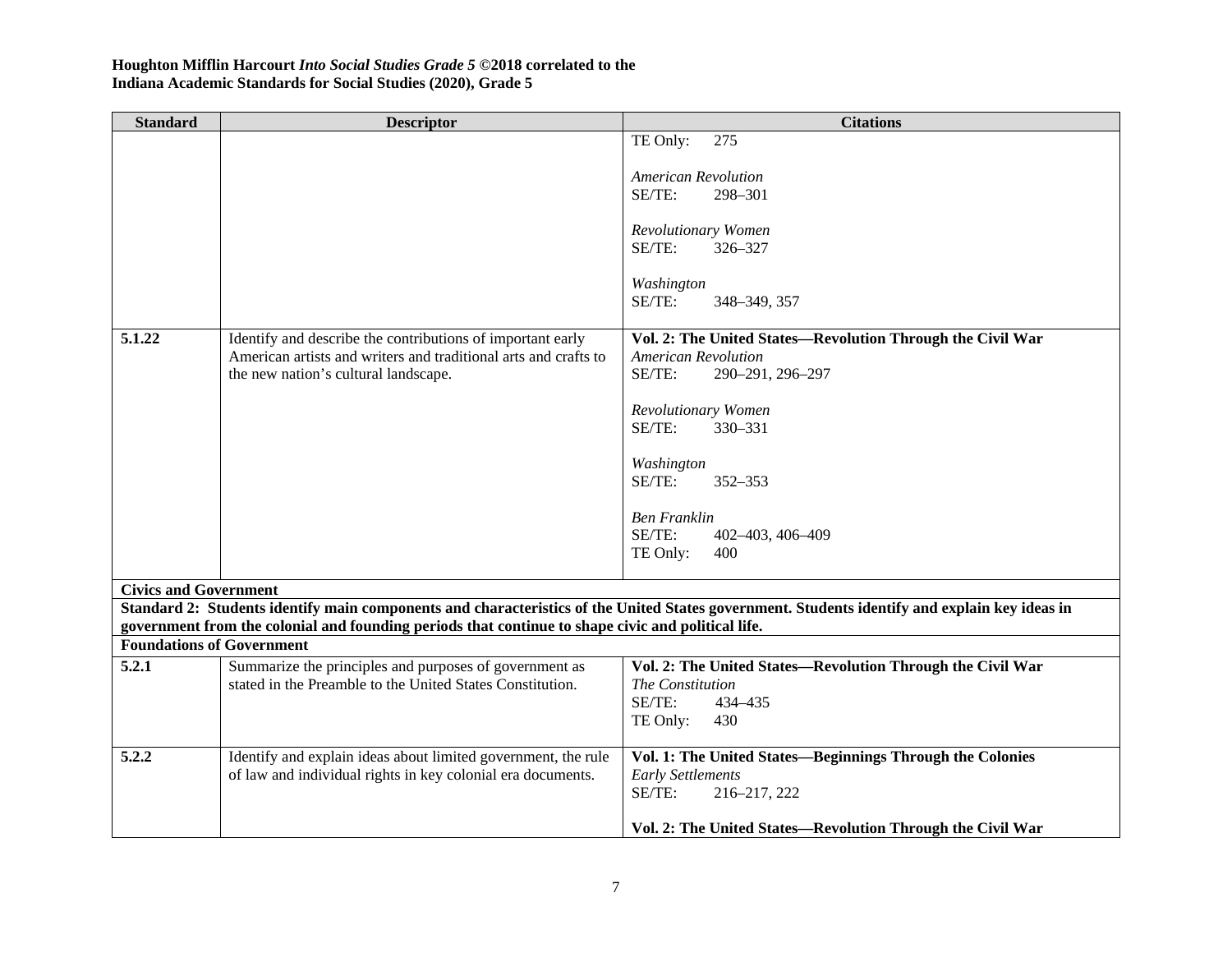| <b>Standard</b>                | <b>Descriptor</b>                                                                                                    | <b>Citations</b>                                                                      |
|--------------------------------|----------------------------------------------------------------------------------------------------------------------|---------------------------------------------------------------------------------------|
|                                |                                                                                                                      | Declaration of Independence                                                           |
|                                |                                                                                                                      | SE/TE:<br>268-269, 272-273                                                            |
|                                |                                                                                                                      | The Constitution                                                                      |
|                                |                                                                                                                      | SE/TE:<br>430-431, 434-437, 440                                                       |
|                                |                                                                                                                      |                                                                                       |
| 5.2.3                          | Give examples and explain how the British colonies in<br>America developed forms of representative government, self- | Vol. 1: The United States-Beginnings Through the Colonies<br><b>Early Settlements</b> |
|                                | government, and democratic practices.                                                                                | SE/TE:<br>213, 216-217, 222                                                           |
|                                |                                                                                                                      | 13 Colonies                                                                           |
|                                |                                                                                                                      | SE/TE:<br>238–239, 241, 248–249, 250                                                  |
|                                |                                                                                                                      | TE Only:<br>243                                                                       |
| 5.2.4                          | Identify and explain key ideas about government as noted in                                                          | Vol. 2: The United States-Revolution Through the Civil War                            |
|                                | the Declaration of Independence, Articles of Confederation,                                                          | Declaration of Independence                                                           |
|                                | Northwest Ordinance, United States Constitution, and the Bill<br>of Rights.                                          | SE/TE:<br>262-269, 272-273                                                            |
|                                |                                                                                                                      | <b>American Revolution</b>                                                            |
|                                |                                                                                                                      | $SE/TE$ :<br>304-305                                                                  |
|                                |                                                                                                                      | The Constitution                                                                      |
|                                |                                                                                                                      | SE/TE:<br>430-437, 440-441                                                            |
| 5.2.5                          | Describe and give examples of individual rights guaranteed                                                           | Vol. 2: The United States-Revolution Through the Civil War                            |
|                                | by the Bill of Rights.                                                                                               | <b>American Revolution</b>                                                            |
|                                |                                                                                                                      | SE/TE:<br>304-305                                                                     |
|                                |                                                                                                                      | The Constitution                                                                      |
|                                |                                                                                                                      | SE/TE:<br>436-437, 440-441                                                            |
|                                |                                                                                                                      | <b>Digital Resources</b>                                                              |
|                                |                                                                                                                      | Video: Freedom of Religion Day                                                        |
| <b>Functions of Government</b> |                                                                                                                      |                                                                                       |
| 5.2.6                          | Describe the primary and general election process for local,                                                         | Vol. 2: The United States-Revolution Through the Civil War                            |
|                                | state, and national offices, including those used to select                                                          | The Constitution                                                                      |
|                                | congressional and presidential office holders.                                                                       | SE/TE:<br>440-441                                                                     |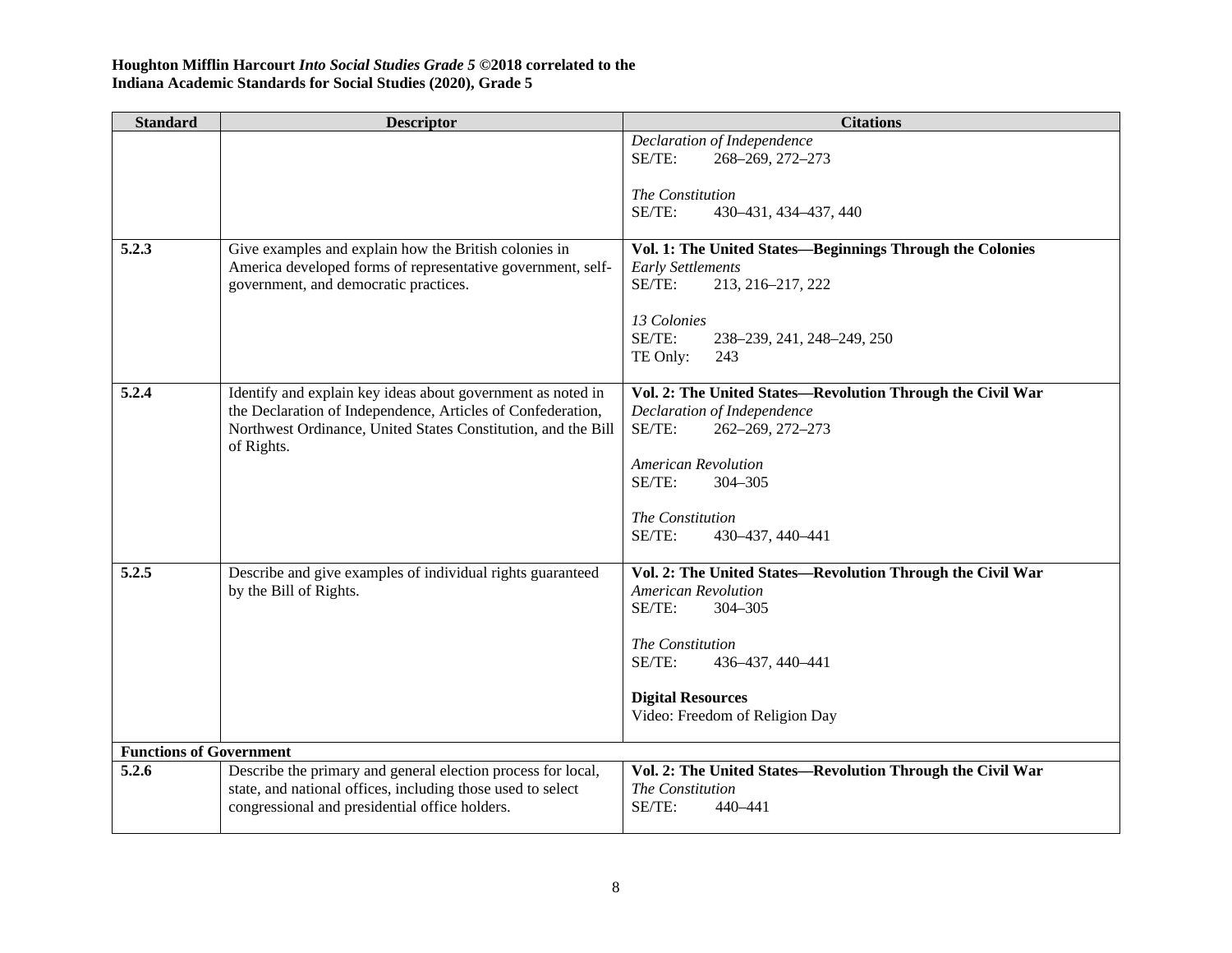| <b>Standard</b>          | <b>Descriptor</b>                                                                  | <b>Citations</b>                                                   |
|--------------------------|------------------------------------------------------------------------------------|--------------------------------------------------------------------|
|                          |                                                                                    | American Government                                                |
|                          |                                                                                    | SE/TE:<br>458-459, 462-463, 468-473                                |
| 5.2.7                    | Identify the three branches of the United States government                        | Vol. 2: The United States-Revolution Through the Civil War         |
|                          | and explain the functions of each.                                                 | The Constitution                                                   |
|                          |                                                                                    | SE/TE:<br>434-435                                                  |
|                          |                                                                                    | <b>American Government</b>                                         |
|                          |                                                                                    | SE/TE:<br>458-465                                                  |
|                          |                                                                                    | TE Only:<br>456                                                    |
|                          |                                                                                    |                                                                    |
| <b>Roles of Citizens</b> |                                                                                    |                                                                    |
| 5.2.8                    | Describe group and individual actions that illustrate civic                        | Vol. 2: The United States-Revolution Through the Civil War         |
|                          | virtues, such as civility, cooperation, respect, and responsible<br>participation. | The Constitution<br>SE/TE:<br>440-443                              |
|                          |                                                                                    |                                                                    |
|                          |                                                                                    | American Government                                                |
|                          |                                                                                    | SE/TE:<br>458-459, 468-469, 470, 472-473                           |
|                          |                                                                                    | TE Only:<br>456                                                    |
|                          |                                                                                    |                                                                    |
|                          |                                                                                    | Vol. 2: The United States-Reconstruction to Present<br>Suffragists |
|                          |                                                                                    | SE/TE:<br>794-810                                                  |
|                          |                                                                                    | TE Only:<br>792                                                    |
|                          |                                                                                    |                                                                    |
|                          |                                                                                    | Civil Rights                                                       |
|                          |                                                                                    | SE/TE:<br>962-963, 966-978                                         |
|                          |                                                                                    | TE Only:<br>960-961                                                |
|                          |                                                                                    | Into the $21^{st}$ Century                                         |
|                          |                                                                                    | SE/TE:<br>1005                                                     |
|                          |                                                                                    |                                                                    |
|                          |                                                                                    | <b>Digital Resources</b>                                           |
|                          |                                                                                    | Video: International Women's Day                                   |
|                          |                                                                                    | Video: Montgomery Bus Boycott Anniversary                          |
| 5.2.9                    | Examine ways by which citizens may effectively voice                               | Vol. 2: The United States-Revolution Through the Civil War         |
|                          | opinions, monitor government, and bring about change in                            | The Constitution                                                   |
|                          |                                                                                    | SE/TE:<br>440-443                                                  |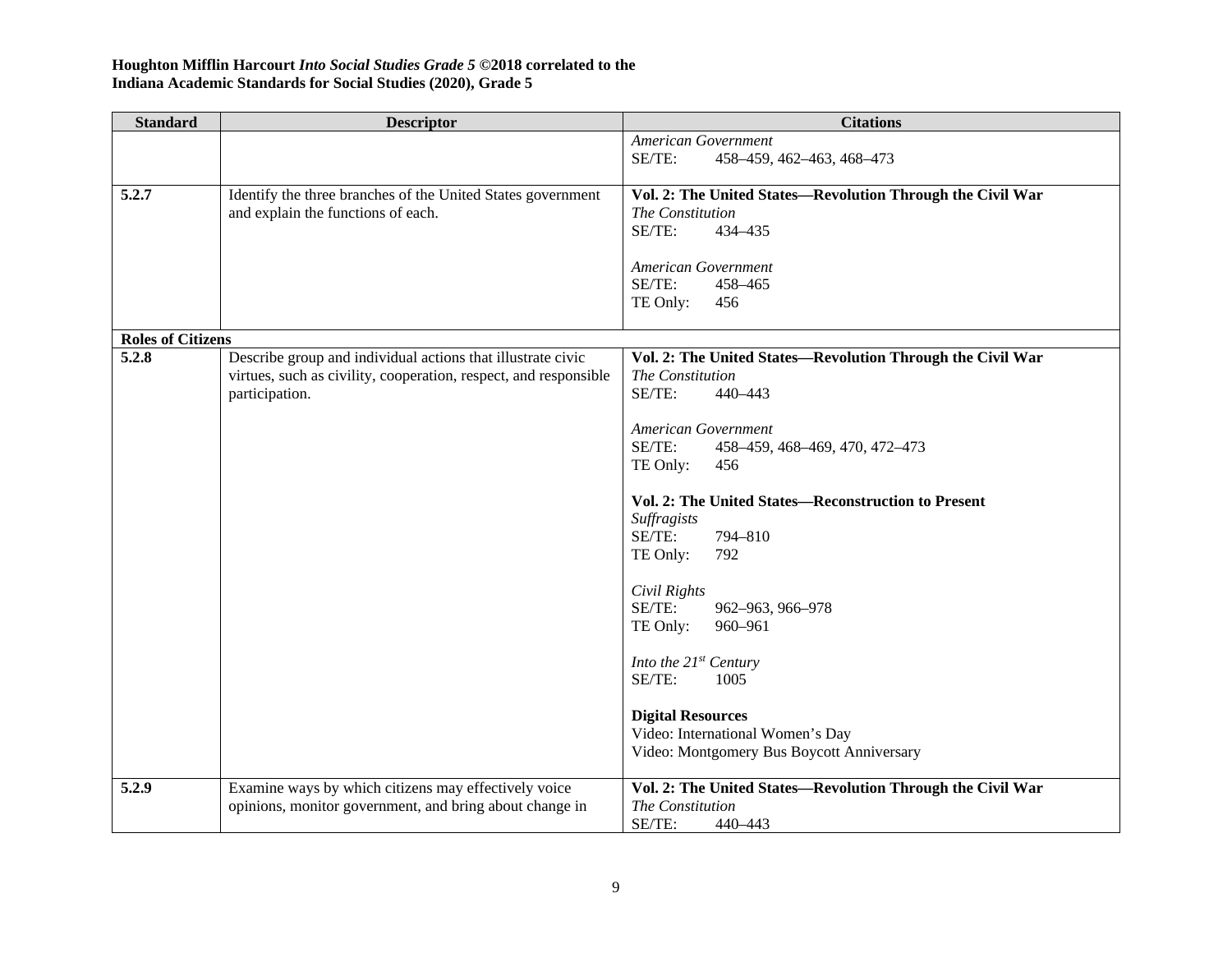| <b>Standard</b> | <b>Descriptor</b>                                                                                                                                                    | <b>Citations</b>                                                                                                                           |
|-----------------|----------------------------------------------------------------------------------------------------------------------------------------------------------------------|--------------------------------------------------------------------------------------------------------------------------------------------|
|                 | government including voting, and participation in the election<br>process.                                                                                           | American Government<br>SE/TE:<br>458-459, 468-469, 470, 472-473<br>TE Only:<br>456                                                         |
|                 |                                                                                                                                                                      | Vol. 2: The United States-Reconstruction to Present<br>Suffragists<br>SE/TE:<br>794-810<br>TE Only:<br>792                                 |
|                 |                                                                                                                                                                      | Civil Rights<br>SE/TE:<br>962-963, 966-978<br>TE Only:<br>960-961                                                                          |
|                 |                                                                                                                                                                      | Into the $21^{st}$ Century<br>SE/TE:<br>1005                                                                                               |
|                 |                                                                                                                                                                      | <b>Digital Resources</b><br>Video: International Women's Day<br>Video: Montgomery Bus Boycott Anniversary                                  |
| 5.2.10          | Use a variety of information resources to identify and<br>evaluate contemporary issues that involve civic<br>responsibility, individual rights, and the common good. | Vol. 2: The United States-Reconstruction to Present<br>Suffragists<br>SE/TE:<br>808-809                                                    |
|                 |                                                                                                                                                                      | $Mid-20th Century in the U.S.$<br>SE/TE:<br>948-949                                                                                        |
|                 |                                                                                                                                                                      | Civil Rights<br>SE/TE:<br>976-977                                                                                                          |
|                 |                                                                                                                                                                      | Into the 21st Century<br>SE/TE:<br>1004-1005                                                                                               |
|                 |                                                                                                                                                                      | <b>Digital Resources</b><br>Video: International Women's Day<br>Video: Montgomery Bus Boycott Anniversary<br>Video: The Founder Generation |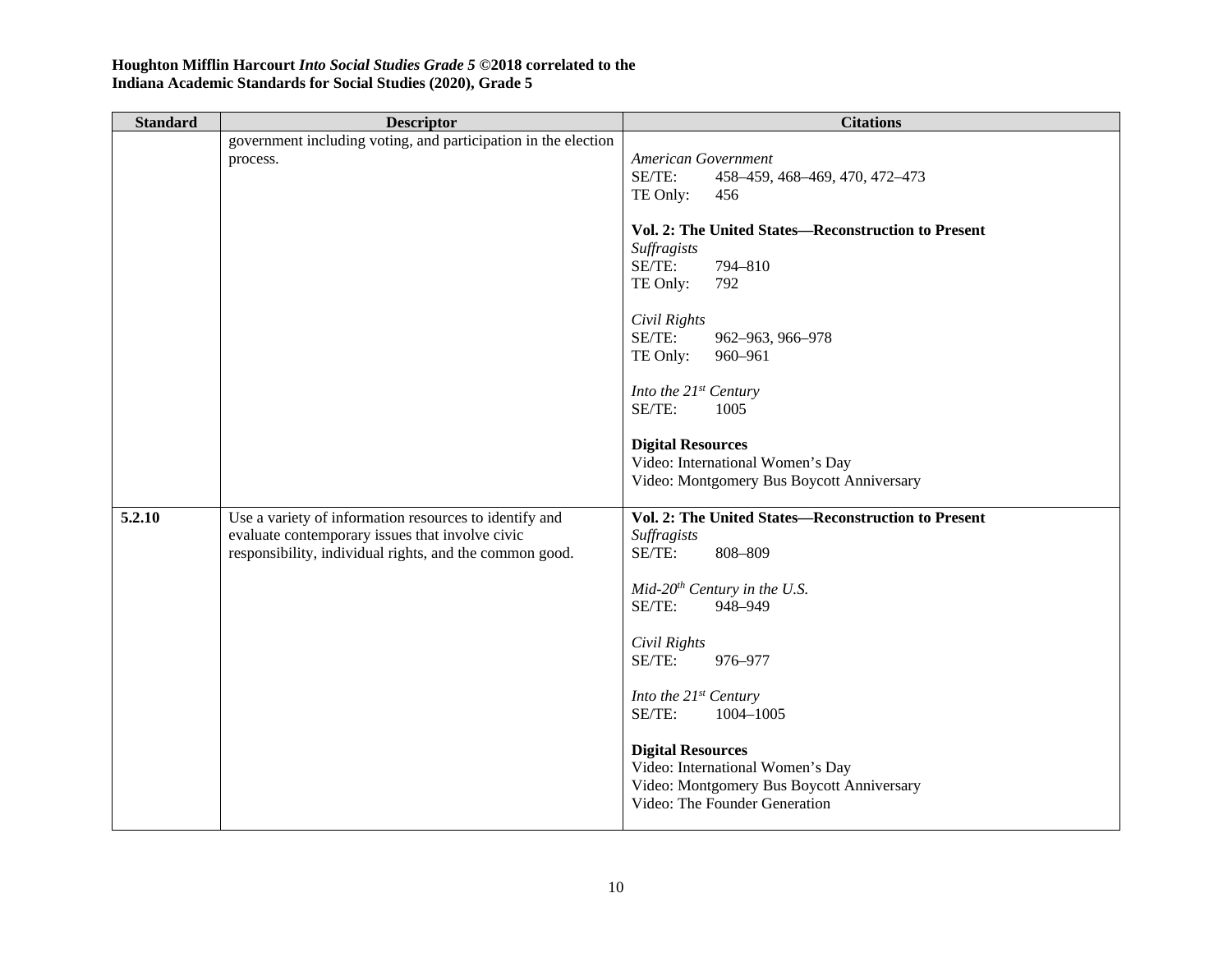| <b>Standard</b>            | <b>Descriptor</b>                                                                                                                                                                                                                                                                             | <b>Citations</b>                                                                                                                                                                                                                                                                                                                                                      |
|----------------------------|-----------------------------------------------------------------------------------------------------------------------------------------------------------------------------------------------------------------------------------------------------------------------------------------------|-----------------------------------------------------------------------------------------------------------------------------------------------------------------------------------------------------------------------------------------------------------------------------------------------------------------------------------------------------------------------|
| Geography                  |                                                                                                                                                                                                                                                                                               |                                                                                                                                                                                                                                                                                                                                                                       |
|                            |                                                                                                                                                                                                                                                                                               | Standard 3: Students describe the influence of the Earth/sun relationship on climate and use global grid systems; identify regions; describe physical                                                                                                                                                                                                                 |
|                            |                                                                                                                                                                                                                                                                                               | and cultural characteristics; and locate states, capitals and major physical features of the United States. They also explain the changing interaction of                                                                                                                                                                                                             |
|                            |                                                                                                                                                                                                                                                                                               | people with their environment in regions of the United States and show how the United States is related geographically to the rest of the world.                                                                                                                                                                                                                      |
| The World in Spatial Terms |                                                                                                                                                                                                                                                                                               |                                                                                                                                                                                                                                                                                                                                                                       |
| 5.3.1                      | Demonstrate that lines of latitude and longitude are measured<br>in degrees of a circle, that places can be precisely located<br>where these lines intersect, and that location can be stated in<br>terms of degrees north or south of the equator and east or<br>west of the Prime Meridian. | Vol. 1: The United States—Beginnings Through the Colonies<br>Regions of North America<br>SE/TE:<br>$10-11$ , $16-17$ , $24-25$<br>TE Only:<br>9<br><b>Exploring the Americas</b><br>SE/TE:<br>180-181                                                                                                                                                                 |
| <b>Places and Regions</b>  |                                                                                                                                                                                                                                                                                               |                                                                                                                                                                                                                                                                                                                                                                       |
| 5.3.2                      | Identify and describe cultural and physical regions of the<br>United States and relate Indiana regions to the larger North<br>American regions.                                                                                                                                               | Vol. 1: The United States-Beginnings Through the Colonies<br>Regions of North America<br>SE/TE:<br>$12-13$ , $16-17$ , $20-21$ , $27$                                                                                                                                                                                                                                 |
| 5.3.3                      | Use maps and globes to locate states, capitals, major cities,<br>major rivers, the Great Lakes, and mountain ranges in the<br><b>United States.</b>                                                                                                                                           | Vol. 1: The United States-Beginnings Through the Colonies<br>Regions of North America<br>SE/TE:<br>$10-17, 20-21, 24-27$                                                                                                                                                                                                                                              |
| 5.3.4                      | Identify Native American and colonial settlements on maps<br>and explain the reasons for the locations of these places.                                                                                                                                                                       | Vol. 1: The United States-Beginnings Through the Colonies<br>Eastern Woodland Indians<br>SE/TE:<br>38-39, 48-49, 50<br>Plains Indians<br>SE/TE:<br>$66 - 67, 80 - 81$<br><b>Southwest Peoples</b><br>SE/TE:<br>94-97, 112-113<br>Northwest Coast Peoples<br>SE/TE:<br>$122 - 123$<br>America 1492<br>SE/TE:<br>152-157, 160-161, 163, 166<br><b>Early Settlements</b> |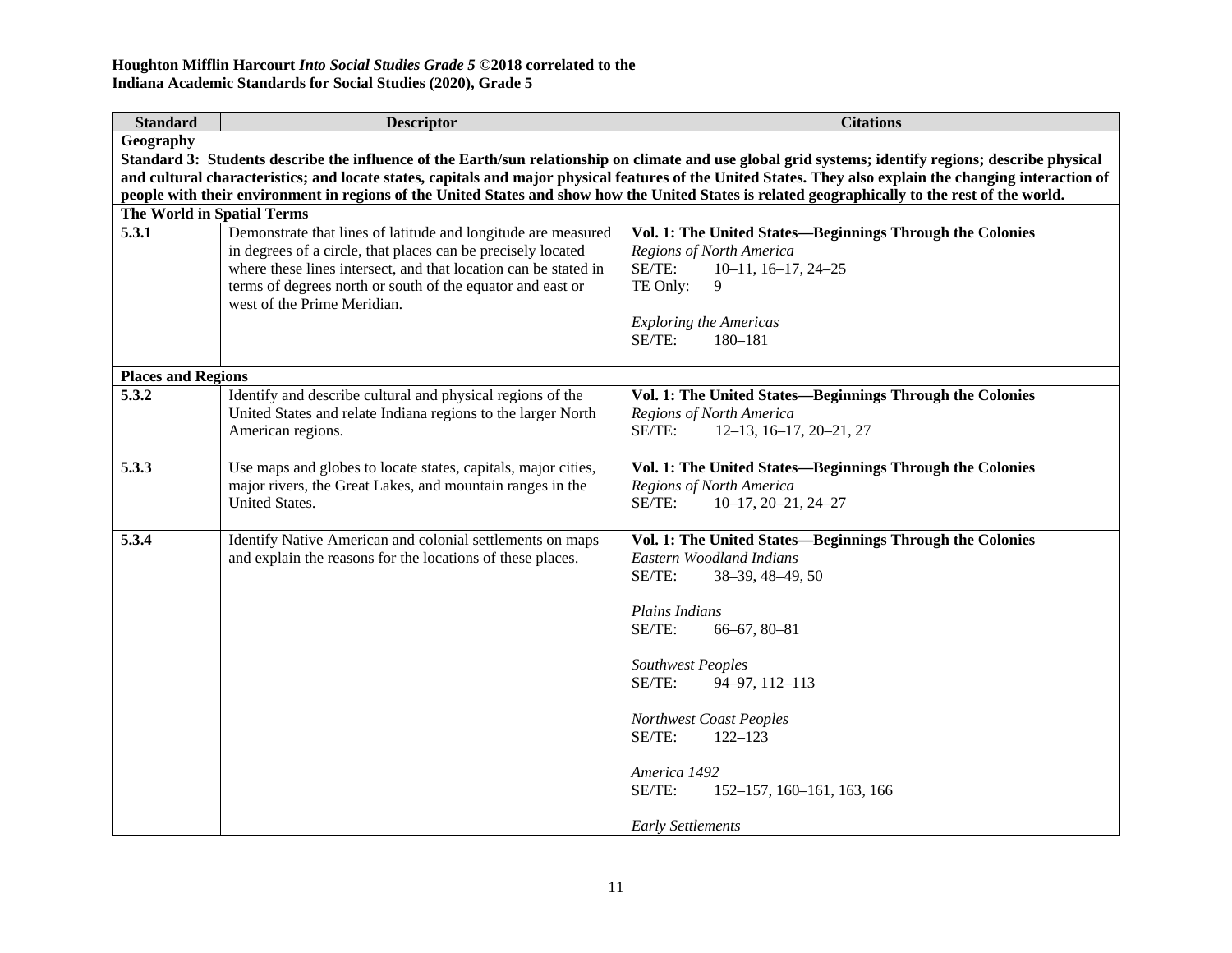| <b>Standard</b>         | <b>Descriptor</b>                                                                        | <b>Citations</b>                                           |
|-------------------------|------------------------------------------------------------------------------------------|------------------------------------------------------------|
|                         |                                                                                          | SE/TE:<br>206-209, 211, 213, 217, 218-221                  |
|                         |                                                                                          | 13 Colonies                                                |
|                         |                                                                                          | SE/TE:<br>234-235, 239, 247                                |
|                         |                                                                                          |                                                            |
| <b>Physical Systems</b> |                                                                                          |                                                            |
| 5.3.5                   | Locate the continental divide and the major drainage                                     | Vol. 1: The United States-Beginnings Through the Colonies  |
|                         | basins/watersheds in the United States noting the watersheds<br>that Indiana lies within | Regions of North America<br>SE/TE:<br>$12 - 15$            |
|                         |                                                                                          | Vol. 2: The United States—Revolution Through the Civil War |
|                         |                                                                                          | Lewis and Clark                                            |
|                         |                                                                                          | SE/TE:<br>522-523, 524                                     |
| 5.3.6                   | Use maps to describe the characteristics of climate regions of                           | Vol. 1: The United States-Beginnings Through the Colonies  |
|                         | the United States.                                                                       | Regions of North America                                   |
|                         |                                                                                          | SE/TE:<br>$16-17, 20-21$                                   |
| 5.3.7                   | Identify major sources of accessible fresh water and describe                            | Vol. 1: The United States-Beginnings Through the Colonies  |
|                         | the impact of access on the local and regional communities.                              | Regions of North America<br>SE/TE:<br>$14-15, 22-23, 26$   |
|                         |                                                                                          |                                                            |
|                         |                                                                                          | <b>Eastern Woodland Indians</b>                            |
|                         |                                                                                          | SE/TE:<br>38-39, 41, 42-43, 52-53                          |
|                         |                                                                                          | Plains Indians                                             |
|                         |                                                                                          | SE/TE:<br>66                                               |
|                         |                                                                                          | Southwest Peoples                                          |
|                         |                                                                                          | SE/TE:<br>94-97, 100                                       |
|                         |                                                                                          | TE Only:<br>104                                            |
|                         |                                                                                          | Northwest Coast Peoples                                    |
|                         |                                                                                          | SE/TE:<br>$122 - 125$ , 135                                |
|                         |                                                                                          | TE Only:<br>120                                            |
|                         |                                                                                          | America 1492                                               |
|                         |                                                                                          | SE/TE:<br>152-157, 163, 166                                |
|                         |                                                                                          |                                                            |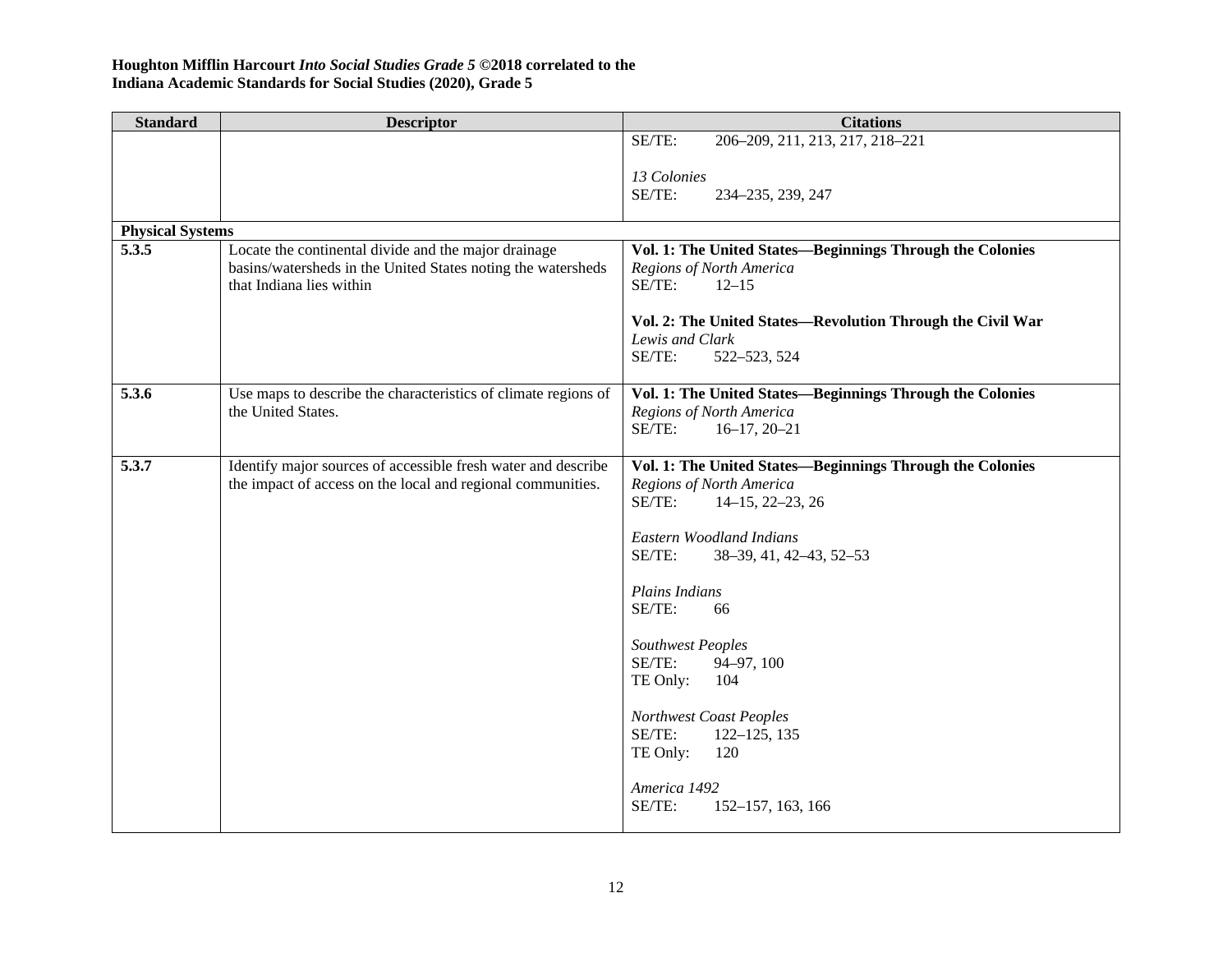| <b>Standard</b>      | <b>Descriptor</b>                                                                                                                                                                                                                       | <b>Citations</b>                                                                                                           |
|----------------------|-----------------------------------------------------------------------------------------------------------------------------------------------------------------------------------------------------------------------------------------|----------------------------------------------------------------------------------------------------------------------------|
|                      |                                                                                                                                                                                                                                         | <b>Early Settlements</b><br>SE/TE:<br>213, 217, 218-221                                                                    |
|                      |                                                                                                                                                                                                                                         | Vol. 2: The United States-Revolution Through the Civil War                                                                 |
|                      |                                                                                                                                                                                                                                         | Pioneers                                                                                                                   |
|                      |                                                                                                                                                                                                                                         | SE/TE:<br>572                                                                                                              |
|                      |                                                                                                                                                                                                                                         | <b>Industrial Revolution in America</b><br>SE/TE:<br>$604 - 605$                                                           |
|                      |                                                                                                                                                                                                                                         |                                                                                                                            |
| <b>Human Systems</b> |                                                                                                                                                                                                                                         |                                                                                                                            |
| 5.3.8                | Explain how the Spanish, British, and French colonists<br>altered the character and use of land in early America.                                                                                                                       | Vol. 1: The United States-Beginnings Through the Colonies<br>Regions of North America<br>SE/TE:<br>$20 - 23$               |
|                      |                                                                                                                                                                                                                                         |                                                                                                                            |
|                      |                                                                                                                                                                                                                                         | <b>Early Settlements</b>                                                                                                   |
|                      |                                                                                                                                                                                                                                         | SE/TE:<br>208-209, 212-213, 216-217, 219                                                                                   |
| 5.3.9                | Identify the major manufacturing and agricultural regions in<br>colonial America and summarize the ways that agriculture<br>and manufacturing changed between 1600 and 1800.                                                            | Vol. 1: The United States-Beginnings Through the Colonies<br>Regions of North America<br>SE/TE:<br>$20 - 23$               |
|                      |                                                                                                                                                                                                                                         | <b>Early Settlements</b><br>SE/TE:<br>$212 - 213$                                                                          |
|                      |                                                                                                                                                                                                                                         | 13 Colonies<br>SE/TE:<br>238-239, 244-245, 248-249                                                                         |
|                      |                                                                                                                                                                                                                                         | Vol. 2: The United States-Revolution Through the Civil War<br><b>Industrial Revolution in America</b><br>SE/TE:<br>600-605 |
| 5.3.10               | Using historical maps and other geographic<br>representations/texts (written, maps, graphs, timelines, data,<br>audio and video) locate and explain the conflict over the use<br>of land by Native American and the European colonists. | Vol. 1: The United States-Beginnings Through the Colonies<br>Regions of North America<br>SE/TE:<br>22                      |
|                      |                                                                                                                                                                                                                                         | <b>Early Settlements</b><br>SE/TE:<br>208-213, 216-221                                                                     |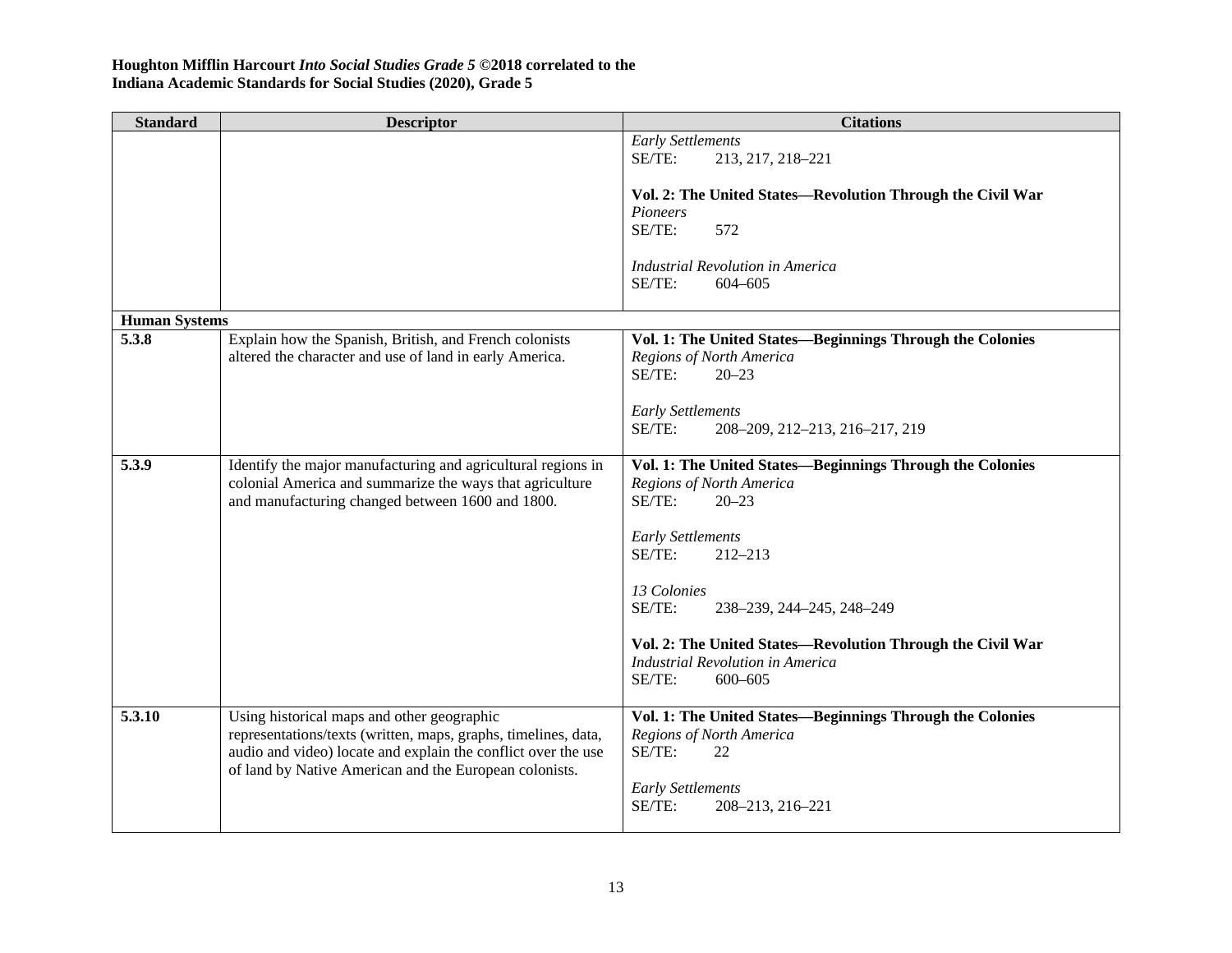| <b>Standard</b>                | <b>Descriptor</b>                                                                                                                            | <b>Citations</b>                                                                                                                                                                                                                                                                                                                                                                                                                                                                                                                                                       |
|--------------------------------|----------------------------------------------------------------------------------------------------------------------------------------------|------------------------------------------------------------------------------------------------------------------------------------------------------------------------------------------------------------------------------------------------------------------------------------------------------------------------------------------------------------------------------------------------------------------------------------------------------------------------------------------------------------------------------------------------------------------------|
| <b>Environment and Society</b> |                                                                                                                                              |                                                                                                                                                                                                                                                                                                                                                                                                                                                                                                                                                                        |
| 5.3.11                         | Describe the ways Native Americans, Africans, other<br>immigrant groups, and colonists adapted to variations in the<br>physical environment. | Vol. 1: The United States-Beginnings Through the Colonies<br>Regions of North America<br>SE/TE:<br>$12-13, 20-23$<br><b>Eastern Woodland Indians</b><br>SE/TE:<br>38-39, 52-53<br>Plains Indians<br>SE/TE:<br>66-67, 70-71, 78-79<br>Southwest Peoples<br>SE/TE:<br>96-97<br>Northwest Coast Peoples<br>SE/TE:<br>134-135<br><b>Early Settlements</b><br>SE/TE:<br>211, 213, 216-217, 221<br>13 Colonies<br>SE/TE:<br>238-239, 248-249<br>Vol. 2: The United States-Revolution Through the Civil War<br>Pioneers<br>SE/TE:<br>572-573, 576-577, 580-583<br>Immigration |
|                                |                                                                                                                                              | SE/TE:<br>628-629                                                                                                                                                                                                                                                                                                                                                                                                                                                                                                                                                      |
| 5.3.12                         | Describe and analyze how specific physical features<br>influenced historical events.                                                         | Vol. 1: The United States-Beginnings Through the Colonies<br>Regions of North America<br>SE/TE:<br>23, 24<br>Southwest Peoples<br>SE/TE:<br>96-97                                                                                                                                                                                                                                                                                                                                                                                                                      |
|                                |                                                                                                                                              | America 1492<br>SE/TE:<br>$150 - 151$                                                                                                                                                                                                                                                                                                                                                                                                                                                                                                                                  |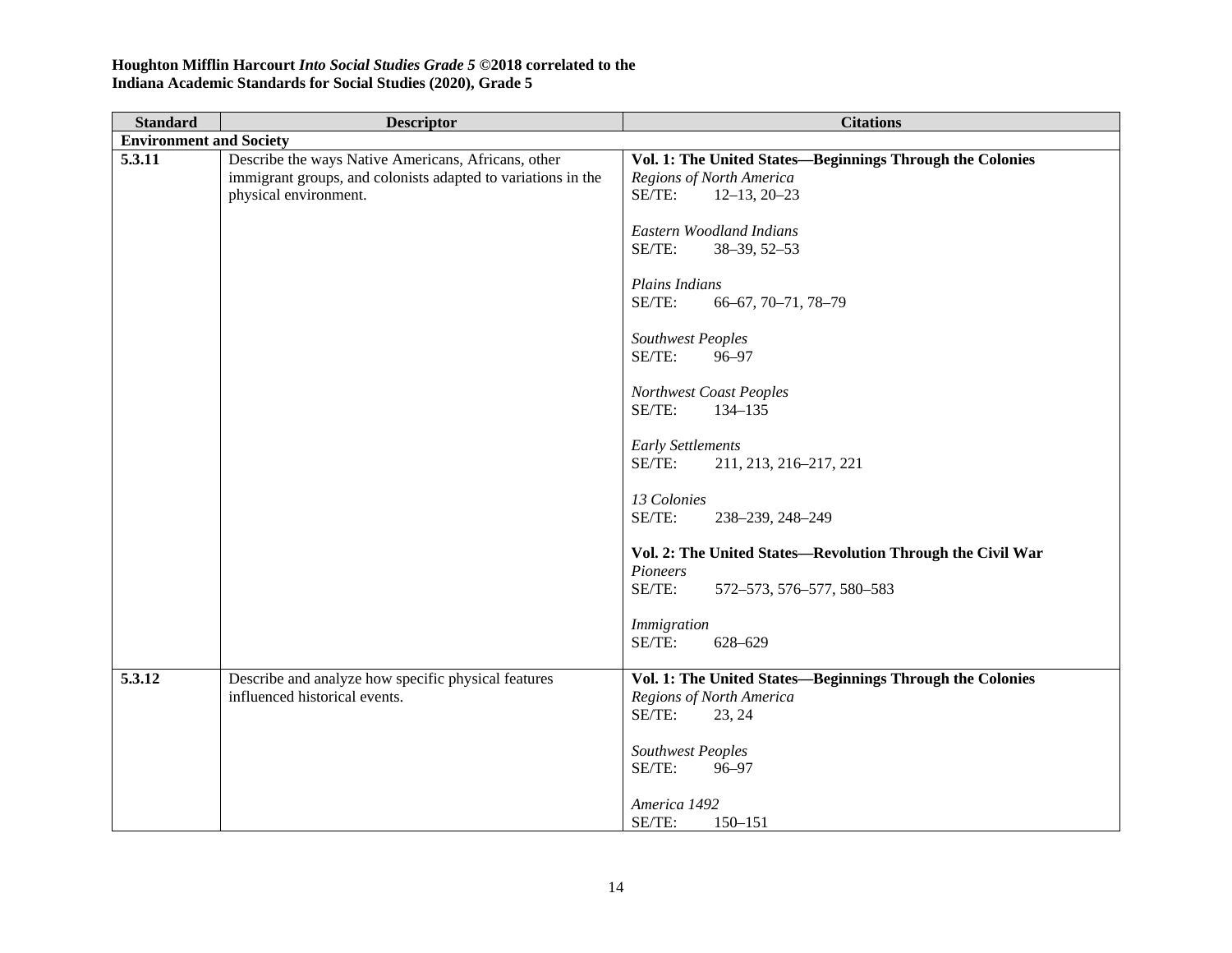| <b>Standard</b> | <b>Descriptor</b>                                                                                                    | <b>Citations</b>                                                                                                   |
|-----------------|----------------------------------------------------------------------------------------------------------------------|--------------------------------------------------------------------------------------------------------------------|
|                 |                                                                                                                      | <b>Exploring the Americas</b><br>SE/TE:<br>182-183                                                                 |
|                 |                                                                                                                      | <b>Early Settlements</b><br>SE/TE:<br>208-209, 212-213, 216-217                                                    |
|                 |                                                                                                                      | 13 Colonies<br>SE/TE:<br>248-249                                                                                   |
|                 |                                                                                                                      | Vol. 2: The United States-Revolution Through the Civil War<br><b>American Revolution</b><br>SE/TE:<br>292, 300-301 |
|                 |                                                                                                                      | Washington<br>SE/TE:<br>350-351                                                                                    |
|                 |                                                                                                                      | Lewis and Clark<br>SE/TE:<br>520-525, 530                                                                          |
|                 |                                                                                                                      | <b>Westward Expansion</b><br>SE/TE:<br>546-547, 556-557                                                            |
|                 |                                                                                                                      | Civil War<br>SE/TE:<br>654-655                                                                                     |
|                 |                                                                                                                      | Vol. 2: The United States-Reconstruction to Present<br><b>Great Depression</b><br>SE/TE:<br>888-889                |
| 5.3.13          | Describe and analyze how humans altered the physical<br>environment to influence movement, politics, and lifestyles. | Vol. 1: The United States-Beginnings Through the Colonies<br>Regions of North America<br>SE/TE:<br>$22 - 23$       |
|                 |                                                                                                                      | Eastern Woodland Indians<br>SE/TE:<br>40-41, 44-45, 52-53, 54                                                      |
|                 |                                                                                                                      | Plains Indians<br>SE/TE:<br>$70 - 73, 78 - 79$                                                                     |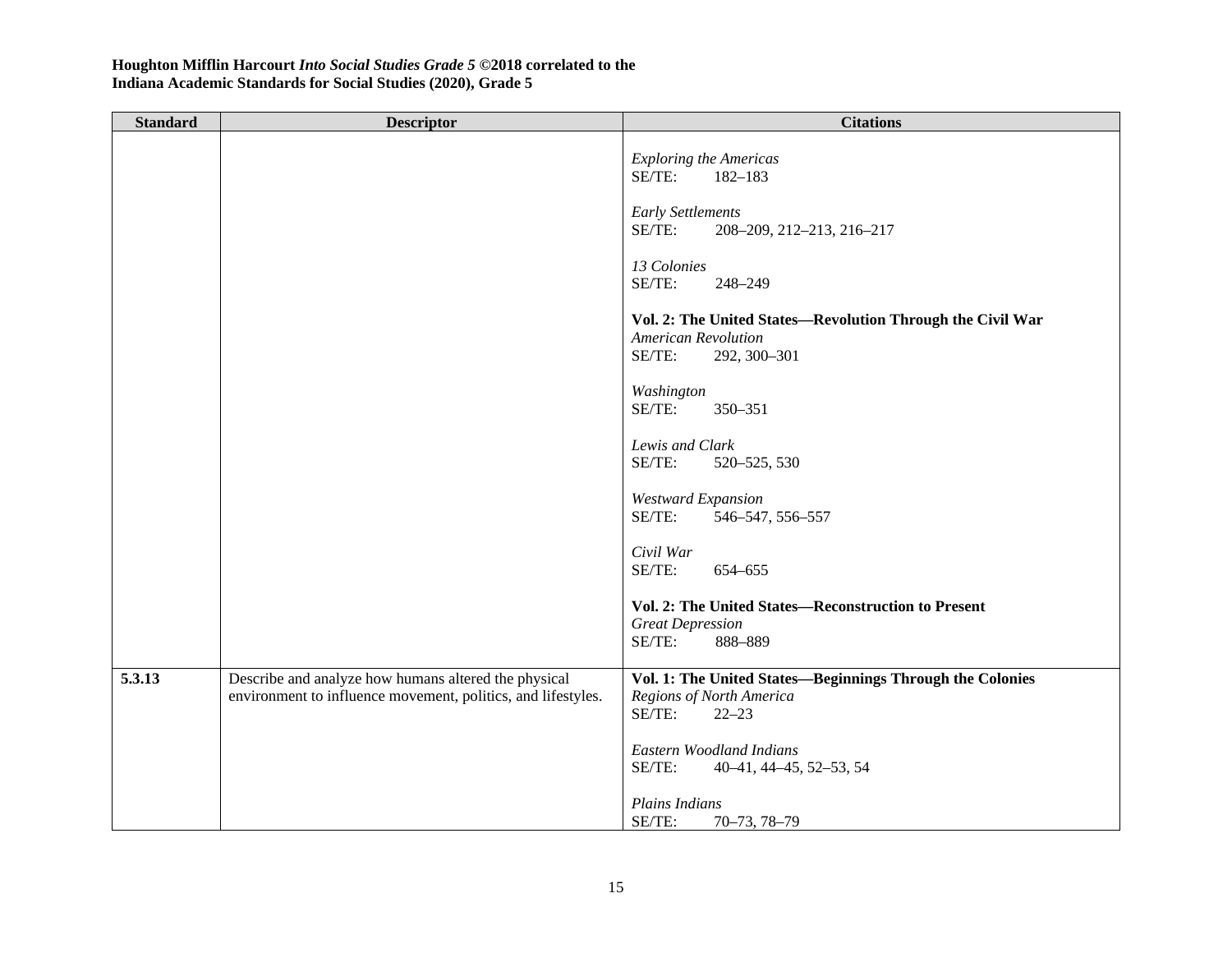| <b>Standard</b> | <b>Descriptor</b> | <b>Citations</b>                                                                                                              |
|-----------------|-------------------|-------------------------------------------------------------------------------------------------------------------------------|
|                 |                   | Southwest Peoples<br>SE/TE:<br>94-95, 100-101<br>Northwest Coast Peoples                                                      |
|                 |                   | SE/TE:<br>$126 - 127$                                                                                                         |
|                 |                   | America 1492<br>SE/TE:<br>154-157, 160-161, 164-165                                                                           |
|                 |                   | <b>Early Settlements</b><br>SE/TE:<br>208-213, 216-217                                                                        |
|                 |                   | 13 Colonies<br>SE/TE:<br>238-239, 242-245, 248-249                                                                            |
|                 |                   | Vol. 2: The United States-Revolution Through the Civil War<br>The New Nation<br>SE/TE:<br>492-493                             |
|                 |                   | <b>Westward Expansion</b><br>SE/TE:<br>542-493                                                                                |
|                 |                   | Pioneers<br>SE/TE:<br>572-573, 576-577, 580-583                                                                               |
|                 |                   | <b>Industrial Revolution in America</b><br>SE/TE:<br>$602 - 605$                                                              |
|                 |                   | Vol. 2: The United States-Reconstruction to Present<br>Early $20^{th}$ Century in the U.S.<br>SE/TE:<br>738, 742-743, 746-747 |
|                 |                   | <b>Inventors and Inventions</b><br>SE/TE:<br>852-853                                                                          |
|                 |                   | $Mid-20th Century in the U.S.$<br>SE/TE:<br>948                                                                               |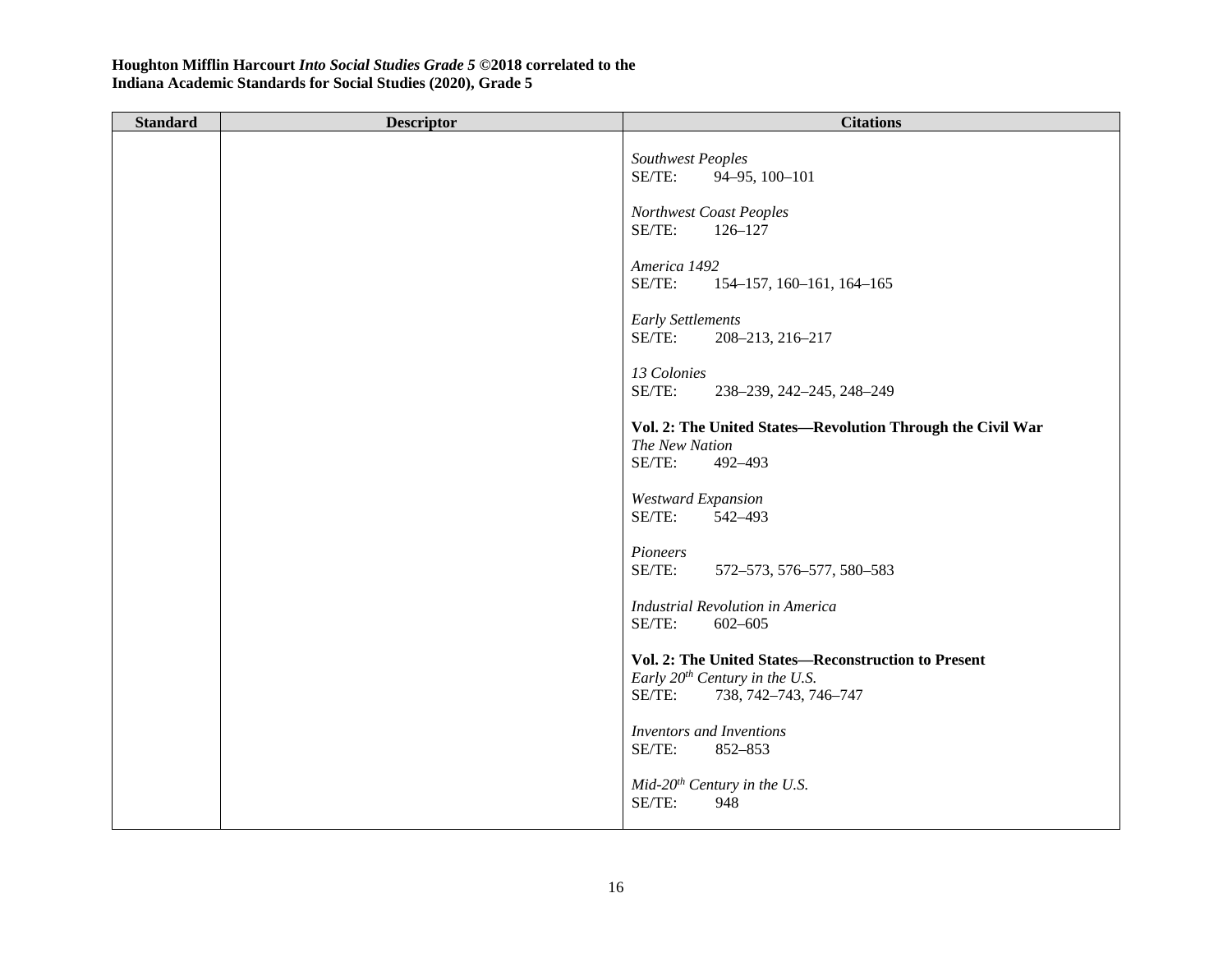| <b>Standard</b>    | <b>Descriptor</b>                                                                                                                                                                                                       | <b>Citations</b>                                                                                                                                                                                                                                                                                                                                                                                                                                                                                                         |
|--------------------|-------------------------------------------------------------------------------------------------------------------------------------------------------------------------------------------------------------------------|--------------------------------------------------------------------------------------------------------------------------------------------------------------------------------------------------------------------------------------------------------------------------------------------------------------------------------------------------------------------------------------------------------------------------------------------------------------------------------------------------------------------------|
| <b>Economics</b>   |                                                                                                                                                                                                                         |                                                                                                                                                                                                                                                                                                                                                                                                                                                                                                                          |
| <b>Standard 4:</b> |                                                                                                                                                                                                                         |                                                                                                                                                                                                                                                                                                                                                                                                                                                                                                                          |
| 5.4.1              | Describe the economic activities within and among Native<br>American Indian cultures prior to contact with Europeans.<br>Examine the economic incentives that helped motivate<br>European exploration and colonization. | Vol. 1: The United States-Beginnings Through the Colonies<br><b>Eastern Woodland Indians</b><br>SE/TE:<br>$42 - 43$<br>TE Only:<br>50<br>Plains Indians<br>TE Only:<br>$72 - 73$<br>Southwest Peoples<br>SE/TE:<br>$106 - 107$<br>Northwest Coast Peoples<br>SE/TE:<br>124-125, 134-135<br>America 1492<br>SE/TE:<br>$162 - 163$<br><b>Exploring the Americas</b><br>SE/TE:<br>178-179, 182-185, 188-193<br><b>Early Settlements</b><br>SE/TE:<br>206-213, 216-221<br>13 Colonies<br>SE/TE:<br>234-235, 238-241, 246-249 |
| 5.4.2              | Summarize a market economy and give examples of how the<br>colonial and early American economy exhibited these<br>characteristics.                                                                                      | Vol. 1: The United States-Beginnings Through the Colonies<br><b>Early Settlements</b><br>SE/TE:<br>212-213, 216-219<br>13 Colonies<br>SE/TE:<br>234-235, 238-239, 245, 246-249                                                                                                                                                                                                                                                                                                                                           |
| 5.4.3              | Define types of trade barriers.                                                                                                                                                                                         | Vol. 2: The United States-Revolution Through the Civil War<br><b>Jefferson</b><br>SE/TE:<br>387                                                                                                                                                                                                                                                                                                                                                                                                                          |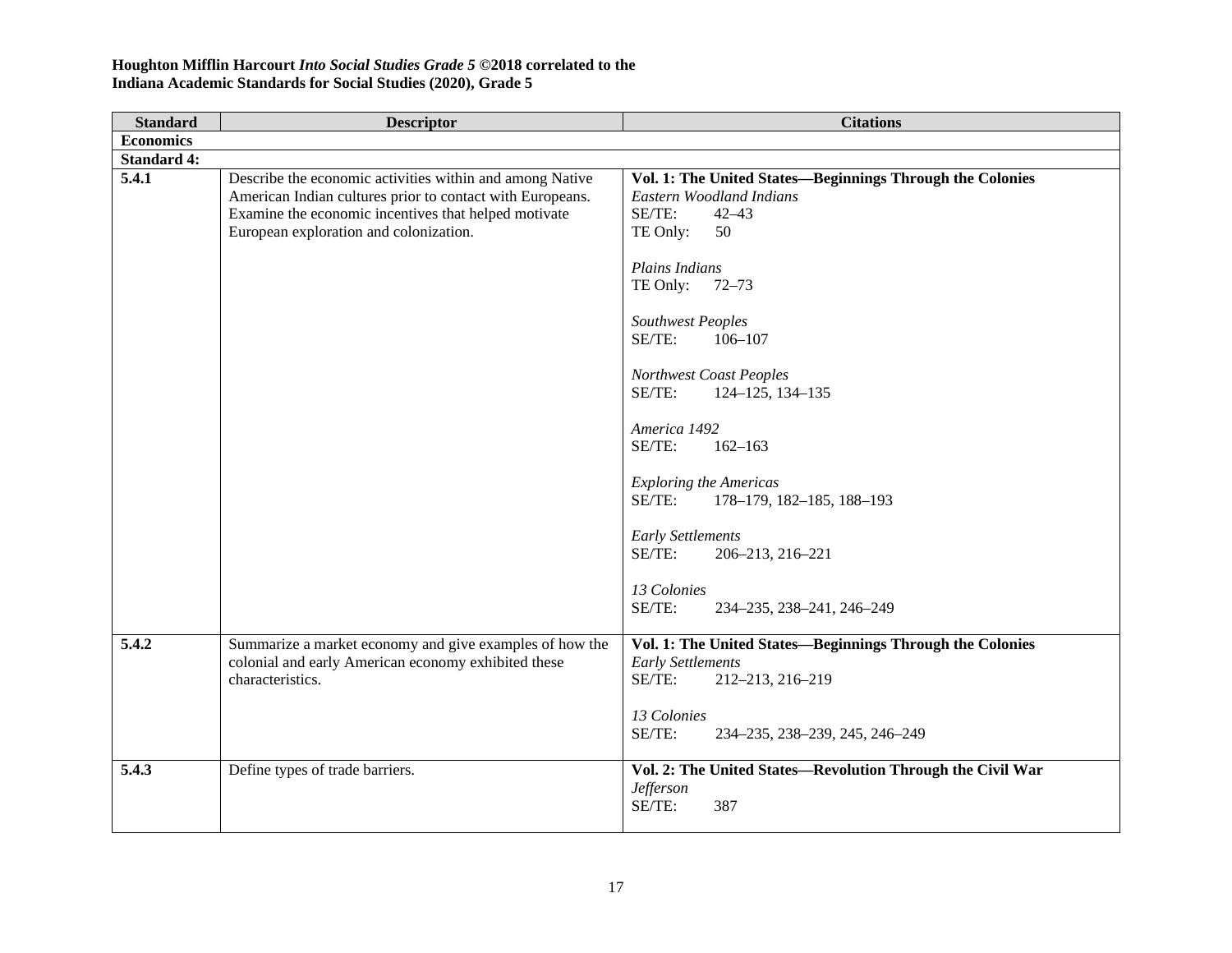| <b>Standard</b> | <b>Descriptor</b>                                                                                                 | <b>Citations</b>                                                                                                           |
|-----------------|-------------------------------------------------------------------------------------------------------------------|----------------------------------------------------------------------------------------------------------------------------|
| 5.4.4           | Describe the impact of technological developments and major                                                       | Vol. 2: The United States-Revolution Through the Civil War                                                                 |
|                 | inventions on business productivity during the early                                                              | <b>Jefferson</b>                                                                                                           |
|                 | development of the United States.                                                                                 | SE/TE:<br>382-383                                                                                                          |
|                 |                                                                                                                   | <b>Ben Franklin</b><br>SE/TE:<br>408-409, 412-413                                                                          |
|                 |                                                                                                                   | <b>Westward Expansion</b><br>TE Only:<br>557                                                                               |
|                 |                                                                                                                   | Pioneers<br>SE/TE:<br>582                                                                                                  |
|                 |                                                                                                                   | <b>Industrial Revolution in America</b><br>SE/TE:<br>600-605, 608-609                                                      |
|                 |                                                                                                                   | Civil War<br>SE/TE:<br>657                                                                                                 |
|                 |                                                                                                                   | <b>Underground Railroad</b><br>SE/TE:<br>684                                                                               |
|                 |                                                                                                                   | <b>Digital Resources</b><br>Video: The Industrial Revolution                                                               |
| 5.4.5           | Explain how education and training, specialization, and<br>investment in capital resources increase productivity. | Vol. 1: The United States-Beginnings Through the Colonies<br>13 Colonies<br>SE/TE:<br>$242 - 243$                          |
|                 |                                                                                                                   | Vol. 2: The United States-Revolution Through the Civil War<br><b>Industrial Revolution in America</b><br>SE/TE:<br>598-605 |
|                 |                                                                                                                   | Vol. 2: The United States-Reconstruction to Present<br>Early $20^{th}$ Century in the U.S.<br>SE/TE:<br>742                |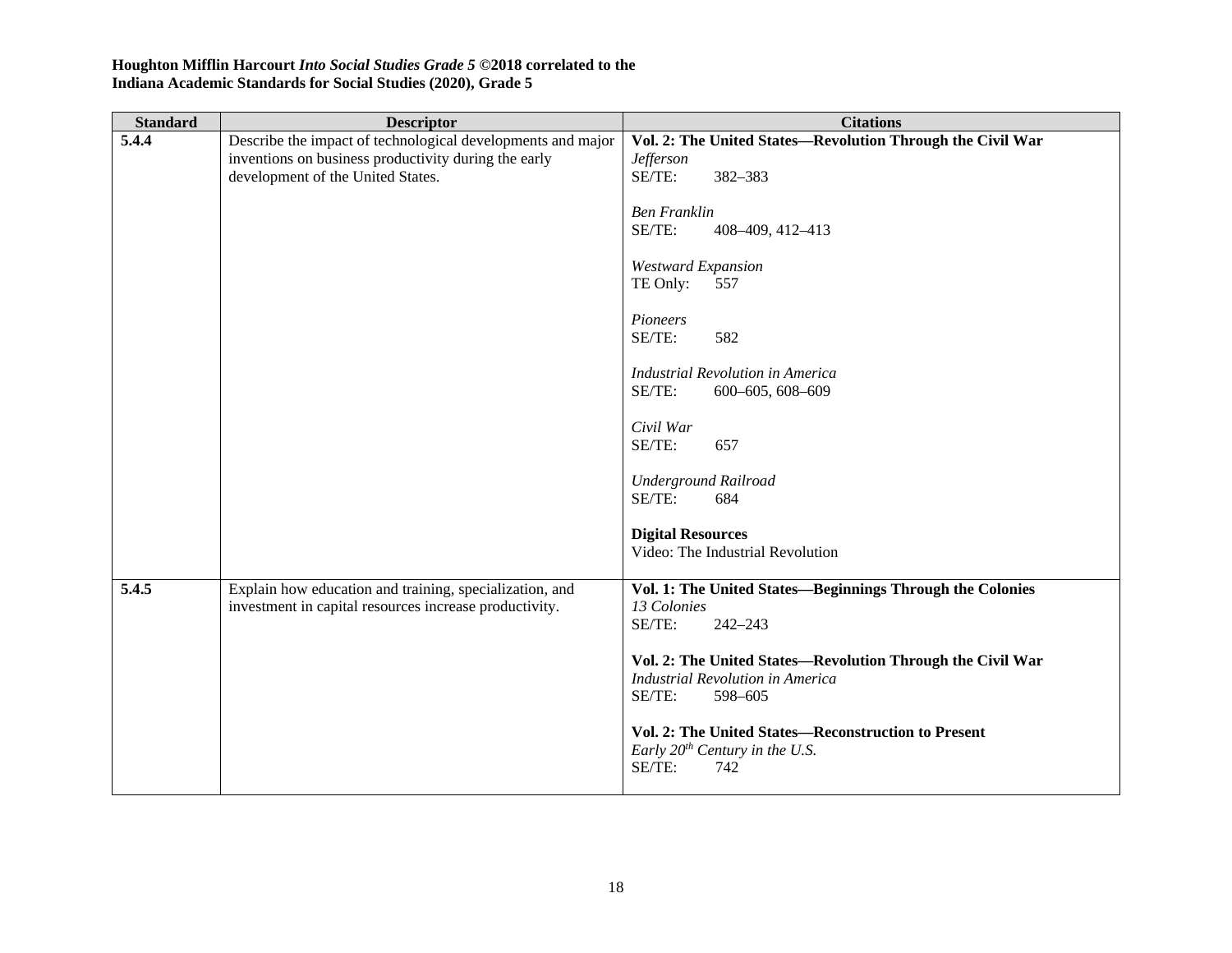| <b>Standard</b> | <b>Descriptor</b>                                              | <b>Citations</b>                                           |
|-----------------|----------------------------------------------------------------|------------------------------------------------------------|
| 5.4.6           | Use economic reasoning to explain why certain careers are      | Vol. 1: The United States-Beginnings Through the Colonies  |
|                 | more common in one region than in another region of the        | 13 Colonies                                                |
|                 | United States.                                                 | SE/TE:<br>238                                              |
|                 |                                                                |                                                            |
|                 |                                                                | Vol. 2: The United States-Revolution Through the Civil War |
|                 |                                                                | <b>Industrial Revolution in America</b>                    |
|                 |                                                                | SE/TE:<br>$604 - 605$                                      |
|                 |                                                                | Vol. 2: The United States-Reconstruction to Present        |
|                 |                                                                | Early $20^{th}$ Century in the U.S.                        |
|                 |                                                                | SE/TE:<br>746                                              |
|                 |                                                                |                                                            |
|                 |                                                                | <b>Digital Resources</b>                                   |
|                 |                                                                | Video: The Industrial Revolution                           |
|                 |                                                                |                                                            |
| 5.4.7           | Predict the effect of changes in supply and demand on price.   | Vol. 2: The United States-Revolution Through the Civil War |
|                 |                                                                | The New Nation                                             |
|                 |                                                                | TE Only:<br>488                                            |
|                 |                                                                |                                                            |
|                 |                                                                | <b>Westward Expansion</b>                                  |
|                 |                                                                | 546-547<br>TE Only:                                        |
|                 |                                                                | <b>Vol. 2: The United States—Reconstruction to Present</b> |
|                 |                                                                | <b>Inventors and Inventions</b>                            |
|                 |                                                                | TE Only:<br>859                                            |
|                 |                                                                |                                                            |
|                 |                                                                | $Mid-20th Century in the U.S.$                             |
|                 |                                                                | TE Only:<br>946-947                                        |
|                 |                                                                |                                                            |
| 5.4.8           | Analyze how the causes and effects of changes in price of      | Vol. 2: The United States-Revolution Through the Civil War |
|                 | certain goods and services had significant influence on events | <b>American Revolution</b>                                 |
|                 | in United States history.                                      | SE/TE:<br>290-291                                          |
|                 |                                                                | 297<br>TE Only:                                            |
|                 |                                                                |                                                            |
|                 |                                                                | The New Nation<br>SE/TE:<br>488                            |
|                 |                                                                |                                                            |
|                 |                                                                | <b>Westward Expansion</b>                                  |
|                 |                                                                | TE Only:<br>546, 548                                       |